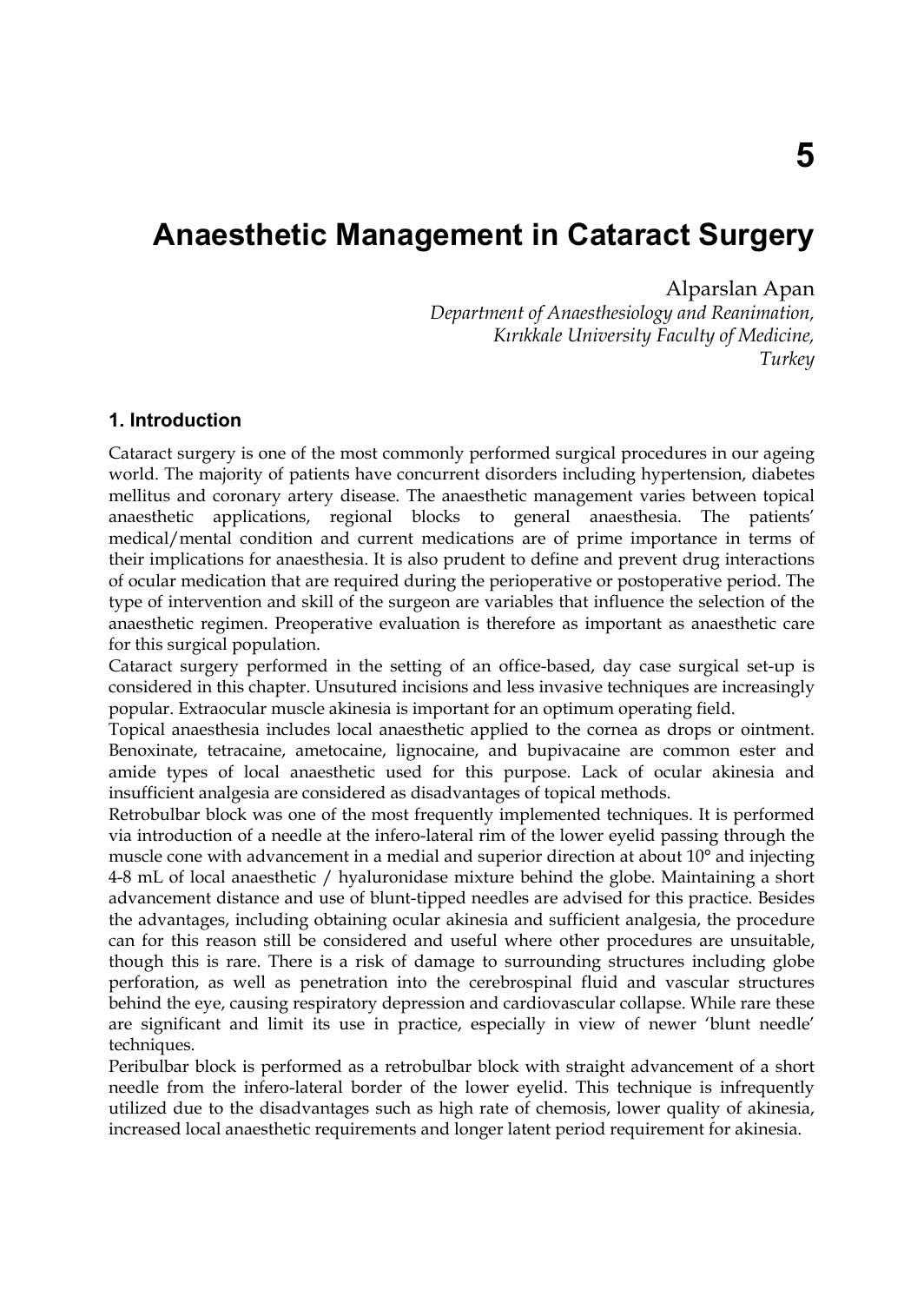Sub-Tenon's block (a type of 'blunt needle' block) is performed by introducing a cannula between the conjunctiva and Tenon's capsule after delicate but mainly blind dissection of the sub-Tenon's space. Advantages are reduction of complication rates especially in myopic eyes and it offers the option of re-injections to top up the anaesthetic during surgery. Local anaesthetic leakage, need for dissection and possible need for sutures are limitations.

Gentle pressure application on the globe for local anaesthetic spread after regional blocks are useful for avoiding the oculocardiac reflex. Local anaesthetic infiltration for facial nerve branches might be indicated for eyelid akinesia.Sedation and analgesia may be required during topical anaesthesia or regional blocks. In continuum and during surgery verbal contact between the anaesthetist and the surgeon is important for reducing complications at an early a stage as possible. Depending on the operation it might be preferable to use sedatives/hypnotics or opioid analgesics with a shorter half-life. In the case of repeated drug administrations, accumulating drugs should be avoided and/or a specific antidote should be given if necessary. It is not always possible to approximate additive effects of drug combinations in elderly patients and patients with co-morbidities, and using the lower doses might be important for preventing unforeseen complications though must be balanced with the need to prevent pain or awareness of surgery. Midazolam, propofol and dexmedetomidine, might be frequently used alone as a bolus or infusion, or in combination with fentanyl or remifentanil.

General anaesthesia might be preferred in patients with limited co-operation or advanced co-existing disorders. With a few exceptions, all general anaesthetics decrease intraocular pressure. Laryngeal mask insertion with a smooth induction using etomidate, propofol or thiopentone with or without a non-depolarizing muscle relaxant is frequently chosen. Propofol infusion with fentanyl or remifentanil might be delivered alone or with volatile anaesthetics. Besides the anti-emetic effects of propofol, the emetic and depressive effects of opioids should be remembered in the postoperative period. General anaesthesia may offer almost motionless optimal surgical conditions (though the Bell's reflex can persist at lower doses), allows bilateral surgery (rarely needed in intraocular surgery) and possesses virtually no major complication risk related to the injection. On the other hand it needs anaesthetic staff and equipment during administration and is increasingly expensive.

Analgesics and anti-inflammatory drugs might be combined with topical local anaesthetic during the postoperative period. It is important to ensure patients are free from side-effects or residual drug effects of medications to prevent further complications and rehospitalisation.

Cataract surgery is one of the most common interventions made in day-case surgery (Cullen et al., 2009). Although lens opacification is generally a time-related process, it can be observed at an earlier period of life such as in newborns related to congenital metabolic errors and in all age groups due to trauma. The majority of the patients have concurrent disorders including hypertension, diabetes, rheumatoid arthritis, coronary artery or chronic pulmonary disease and take medication. Pre-operative evaluation, including anaesthetic and surgical planning should be performed as per the demands of co-morbidities. Cataract surgery is major surgery as it is intra-ocular surgery, technically challenging, with abundant scope for devastating complications like loss of sight, but it is from an anaesthetic perspective limited in terms of stress to the body overall. Advances in techniques including phacoemulsification and intraocular foldable silicone lens implantation through suture-less mini incisions decrease the surgical recovery period with lower complication rates and improved surgical outcomes.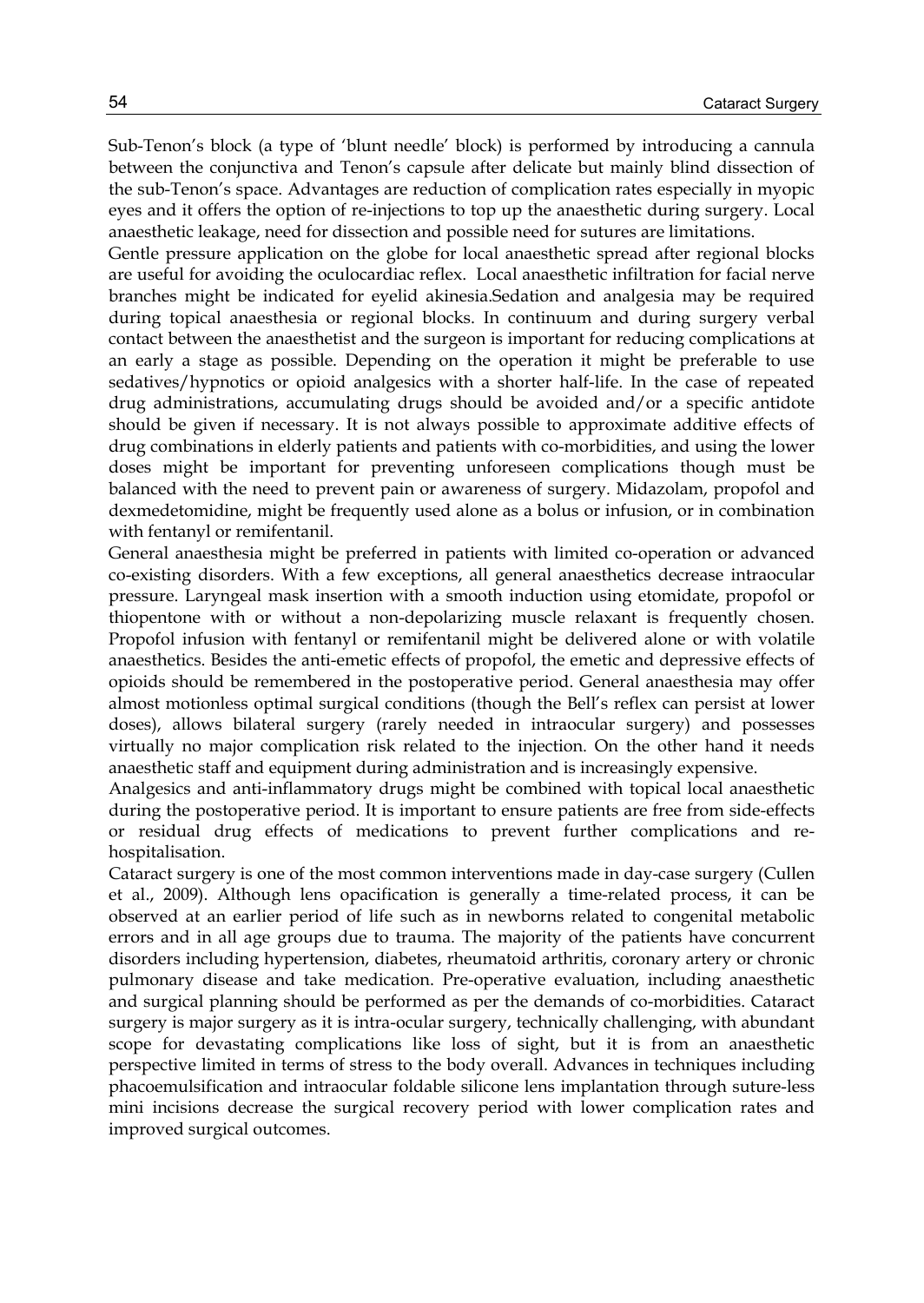## **2. Preoperative evaluation**

The responsibility of the anaesthetist is to ensure that the patient is in an optimal condition before undergoing surgery. Pre-operative interview with anaesthetic and surgical staff may reduce anxiety and stress concerning the operation. Patients may also be informed about unexpected visual experiences during anaesthesia and surgery in order to prevent undesirable outcomes (Tan et al., 2006).

The pre-operative visit includes determinations concerning the patient's history, habits, current disease with medications, complete systemic physical evaluation, and occult disease if not diagnosed. Patients may be referred to other physicians when concurrent pathology is not stable. Potential airway problems with a difficult airway must be evaluated and an anaesthetic plan should also be explained with informed consent. Patients may be categorized according to the American Society of Anesthesiologists (ASA) Physical Classification System that is shown in Table 1 to document their status before surgery (Davenport et al., 2006). Mild asthma or well controlled hypertension are examples of ASA Class II patients that are unlikely to have an impact on anaesthesia and surgery. More advanced disease such as renal failure on dialysis or class II congestive heart failure indicates ASA class III patients and is likely to have an impact on anaesthesia and surgery. Patients are classified as ASA class IV if disease requires special medical care e.g., acute myocardial infarction, and respiratory failure that requires mechanical ventilation with major impact on anaesthesia and surgery. The physical condition of patient over ASA III generally requires hospitalization even when performing surgery with otherwise comparatively limited potential for major systemic stress like cataract surgery.

| Class | Description                                                                     |
|-------|---------------------------------------------------------------------------------|
|       | Healthy patient without organic, biochemical, or psychiatric disease.           |
| H     | A patient with mild systemic disease. No significant impact on daily activity.  |
| Ш     | Significant or severe systemic disease that limits normal activity. Significant |
|       | impact on daily activity.                                                       |
| IV    | Severe disease that is a constant threat to life or requires intensive therapy. |
|       | Serious limitation of daily activity.                                           |
| V     | Moribund patient who is likely to die without surgery.                          |
| T T   |                                                                                 |

VI Brain-dead organ donor.

Table 1. American Society of Anaesthesiologists physical status (ASA PS) classification

The history of the patient may include social habits, cigarette and alcohol consumption, illicit drug use, allergies, past medical history including operations with enquiries about possible adverse outcomes, current medications, and questioning relatives on whether there is a family history of attack from malignant hyperthermia – thus halogenated volatile anaesthetic agents, which may trigger malignant hyperthermia, may be avoided.

Systemic evaluation must include careful examination for a difficult airway, including jaw and neck movements, mouth opening, and intra-oral pathology. Special precautions or devices must be prepared to be used for patients who are likely to have an airway problem. Patients, especially with increased body mass index, must also be questioned about snoring during their sleep and evaluated for possible sleep apnoea syndrome. The physical capacity of patients can be determined with simple questions on for instance being able to do daily activities, climbing stairs, swimming or other sports.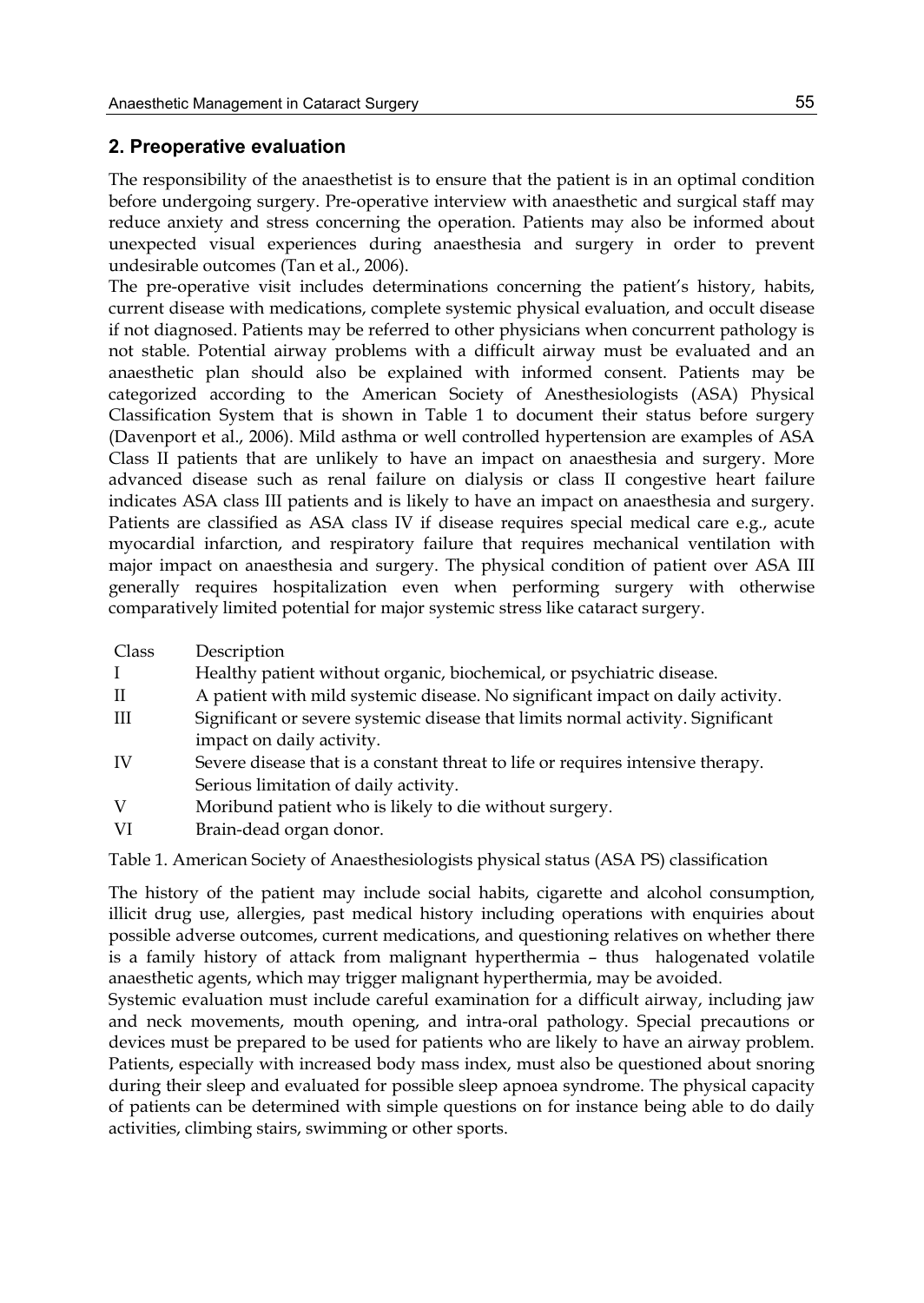Physicians may require symptom-oriented laboratory investigations instead of ordering a battery of tests (Schein et al., 2000). Laboratory results and an electrocardiogram (ECG) performed within 6 months is sufficient to determine the gravity of most cardiac conditions. The consensus is to obtain an ECG from all elderly patients to determine the baseline cardiac condition. Haemoglobin levels may also be necessary to exclude anaemia that can precipitate cardiac events. Levels under 7 g/dL require transfusion therapy.

Chronic medical conditions such as congestive heart failure or chronic obstructive pulmonary disease must be optimized before surgery. Patients with a recent attack of angina, arrhythmia, ischemia or infarction must be identified and elective cataract surgery may be postponed for month(s). A recent cerebrovascular attack or exacerbation of a chronic cerebral disorder e.g. multiple sclerosis is also a reason for postponing elective surgery. For patients with chronic renal failure it is necessary to determine the status of the ECG, plasma electrolytes, blood urea nitrogen (BUN) and creatinine levels. In the case of acute hepatitis or its exacerbation, surgery must be postponed until return to systemic baseline levels, requiring monitoring using a liver enzyme profile.

Hypertension must be controlled and blood pressure must be decreased to the acceptable levels, 140/90 mmHg if possible. Blood pressure of 200/110 mmHg or more before the operation requires postponement of elective surgery.

It is not usually necessary to discontinue current medication but herbal medicines should be withdrawn due to possible drug interference or due to the possibility of postoperative complications at least 1 week beforehand. Patients on anticoagulation therapy may also continue their medication as the risk of cessation of treatment outweighs the risk of bleeding (Hirschman & Morby, 2006) though clotting needs to be checked before surgery to ensure patients are not over-anticoagulated. Patients receiving aspirin, clopidogrel or warfarin may switch to low molecular weight or regular heparin should they be felt to be at risk of deep vein thrombosis during prolonged general anaesthesia.

Patient who are unable to lie flat due to their disorder, musculoskeleteal disease such as kyphoscoliosis, paediatric patients, those with claustrophobia, altered cognitive function or orientation such as in Alzheimer's Disease, deafness, language problems that affect cooperation and abnormal movements or tremor such as in Parkinson's Disease are often unable to undergo surgery under local or regional anaesthesia.

Most physicians seem to allow eating or drinking ad libitum before cataract surgery under topical and regional blocks (Steeds & Mather, 2001). However many wisely prefer to limit this. Nausea and vomiting may occur with serious consequences such as aspiration into the airways. Therefore, the safe way is to perform the surgery on an empty stomach even with local or regional anaesthesia, and it may be necessary for some units to change their anaesthetic plan in view of this danger. Patient undergoing general anaesthesia must follow instructions about fasting regimens, which are simply allowing clear fluids up to two hours before induction, light meals up to four hours before, and regular meals up to six hours before induction. However, this may not guarantee an empty stomach in certain patients such as those with diabetes mellitus, oesophageal hernia and obstruction of the gastrointestinal passages. Metoclopramide 0.07 mg/kg intravenously (IV) can be administered in such patients at least 10 min before the operation to facilitate gastric passage. Placing and securing an intravenous line and intravenous premedication instead of painful intramuscular injections is preferred. Patients with dentures are allowed to wear them in order to decrease stress and not to interfere with communication during topical or regional block, but they may be removed in the case of general anaesthesia.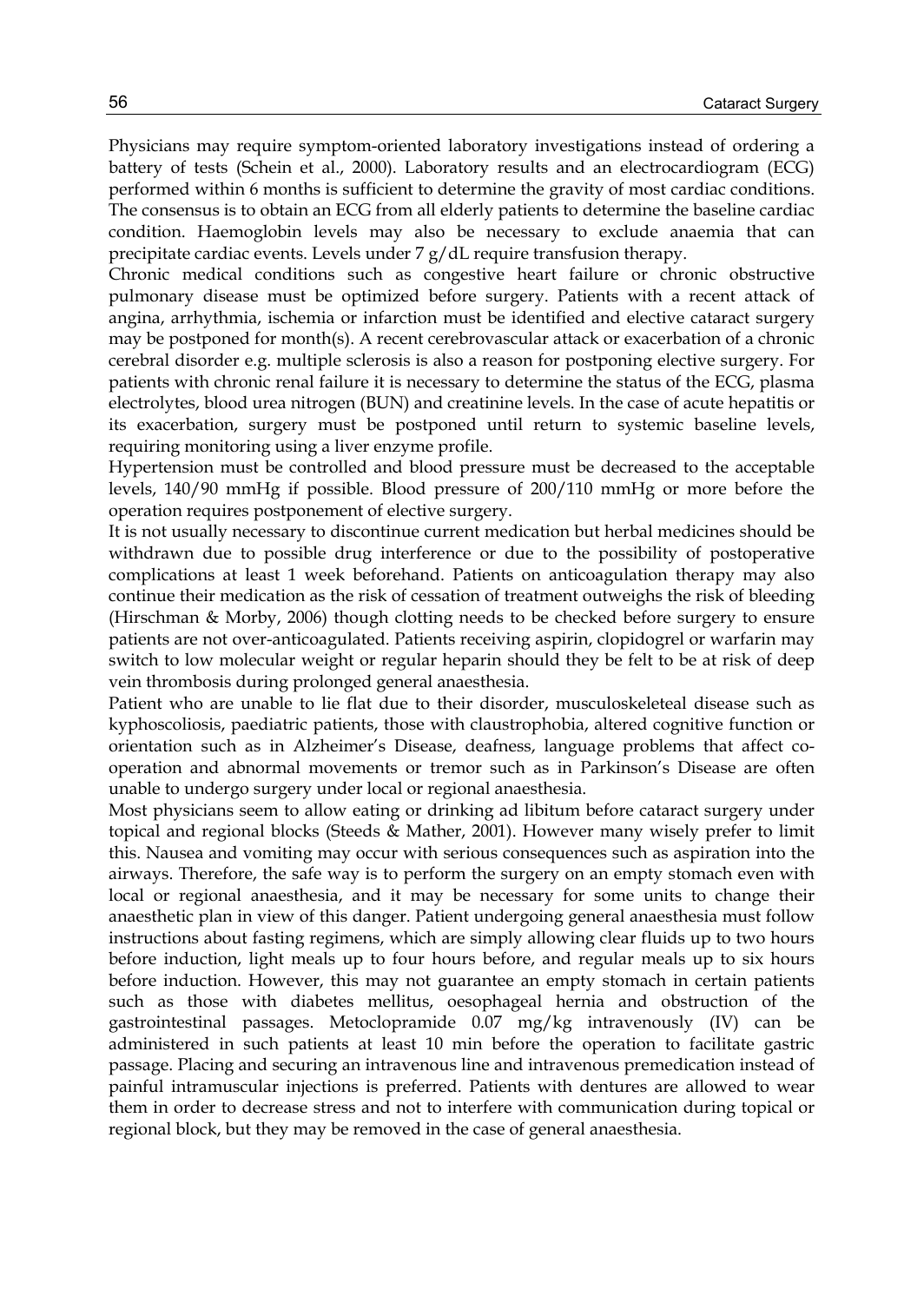The anaesthetic options and possible complications must be explained in detail to the patient or to their relatives. Question sheets, consent forms and physical examination cards are a simple and efficient method for documentation. Physician must prescribe a short acting benzodiazepine such as lorazepam to the anxious patient, which may be recommended before and on the day of the surgery.

## **2.1 Monitored anaesthesia care**

Monitored anaesthesia care (MAC) defines patients who require sedation and analgesia under the care of anaesthesia personnel with a monitor and oxygen supplementation in the operating theatre or in remote locations. Cataract surgery performed under local or regional anaesthesia is one of the classical examples of MAC that necessitates an anaesthetist who is familiar with the procedure. Equipment must be available in the case of airway emergencies and drugs should be prepared and ready for use in the case of hemodynamic consequences such as lignocaine, ephedrine, epinephrine, and atropine. The American Society of Anesthesiologists (ASA) determined the minimum requirements of monitoring during MAC that indicates the ECG, pulse oximetry, non-invasive blood pressure, temperature, end-tidal CO2, and monitoring respiratory rate (Standards for Basic Anesthetic Monitoring). Oxygen must be administered with a face mask or nasal cannula at a rate of at least 6 L/min. One side of the sterile drapes may be raised in order to observe the patient, prevent  $CO<sub>2</sub>$ retention and claustrophobia, instead of a tight closure of the drapes. Continuous assessment of the level of sedation is mandatory in order to maintain contact with the patient and to prevent respiratory or hemodynamic side effects. The level can commonly be determined by using the Ramsay sedation score (Ramsay et al., 1974) categorized as:

Patient awake, anxious/restless, or both

Patient awake, cooperative, oriented and tranquil

Patient awake, responds to commands only

Patient asleep, brisk response to light glabellar tap or loud auditory stimulus

Patient asleep, sluggish response to light glabellar tap or loud auditory stimulus

Patient asleep, no response to light glabellar tap or loud auditory stimulus

The Observer's Assessment of Alertness/Sedation Scale (OAA/S) shown in Table 2 is used to determine the change of consciousness during the procedure, which may help to avoid deeper levels of sedation and their probable consequences (Chernik et al., 1990).

| Subscore | Responsiveness                                          | Speech                     |
|----------|---------------------------------------------------------|----------------------------|
| 5        | Responds readily to name in normal tone                 | Normal                     |
|          | Lethargic response to name spoken loudly<br>repeatedly  | Mild slowing or thickening |
|          | Responds only after name spoken loudly or<br>repeatedly | Slurring or slowing        |
|          | Responds after mild padding or shaking                  | Few recognized words       |
|          | Does not respond to mild padding or shaking             |                            |

Table 2. Observer's Assessment of Alertness/Sedation Scale

Midazolam, a short acting and water soluble form of benzodiazepine is frequently used during premedication and for the maintenance of sedation. Mini bolus doses such as 0.5 mg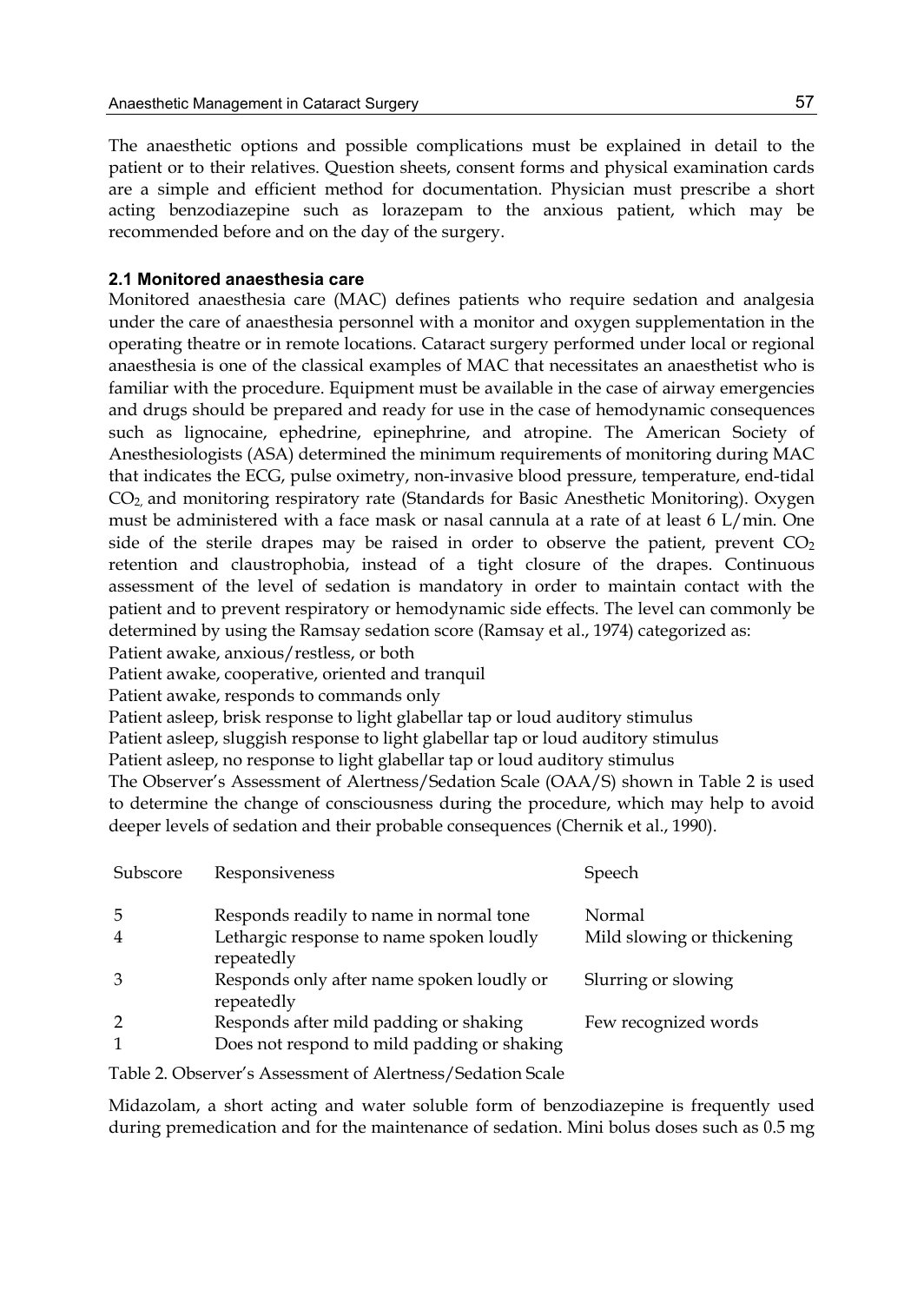in increments are frequently administered to maintain co-operation and to prevent adverse effects on respiration. Continuous infusion can also be used with success.

Propofol in lipid emulsion is a shorter acting hypnotic, sedative with anti-emetic properties. Bolus doses such as 20-30 mg are usually sufficient for the majority of patients. Propofol is unique for infusion with its context-sensitive half-life, longer metabolism and lack of residual effects. It can also be administered carefully and in certain surroundings by patients themselves in patient controlled sedation (PCS). However a danger is the level of sedation cannot be ascertained despite computerized systems in use even in healthy volunteers let alone patients (Murdoch et al., 2000).

Fentanyl, a semi-synthetic opioid derivative is frequently needed for premedication or during surgery in cases of insufficient analgesia, either on its own or in combination with sedatives or hypnotics. Co-administration with a sedative or hypnotic has additive depressive effects on respiration and hemodynamic variables, which requires dose adjustments. The half-life of fentanyl is longer and accumulation may ensue especially when repeated doses are administered, requiring attention before discharging the patient. The emetic potential and effects on other systems should also be kept in mind for special circumstances such as gallbladder stones or prostate hypertrophy. Doses of 25 to 50 μg repeated in the case of pain are usually sufficient for the majority of patients (Aydin et al., 2002).

Alfentanil and promazine in combination produce a superior quality of sedation, operating conditions and a milder side effect profile when compared with meperidine-promazine (el-Bassiouny et al., 1992). Remifentanil, a shorter acting opioid derivate, which undergoes metabolism by plasma esterase can be used solely or as a complementary drug. Lower doses of 0.25-0.5 μg/kg may be advised as needed (Rewari et al., 2002). Piritramide is another analgesic available in certain countries that has been found to be efficient against retrobulbar block-induced pain, hemodynamic changes and stress responses (Reinhardt et al., 2002).

A combination of fentanyl with a major tranquilizing drug droperidol, which is available commercially as Innovar, induces anaesthesia/analgesia without complications when concurrently used with topical anaesthesia and facial nerve block in a large number of patients (Hodgkins et al., 1992). Droperidol is also a potent anti-emetic. However this technique is no longer used due to the longer period of cognitive impairment and limitations in patients such as those with Parkinson's disease (Chung et al., 1989).

A low dose of ketamine (0.3 mg/kg) for sedation does not increase intraocular pressure and reduces pain from injection when combined with diazepam and droperidol (Cugini et al., 1997). Clonidine, an alpha-2 agonist, has sedative, anxiolytic, and analgesic properties through spinal and cortical pathways. It has been used during premedication and has been demonstrated to decrease preoperative anxiety, intraocular pressure, and neuroendocrine responses, but the potential of reducing heart rate and blood pressure limits its widespread use (Weindler et al., 2000). Dexmedetomidine, another alpha-2 agonist, is an optic isomer of medetomidine with a shorter elimination half-life and requires infusion during maintenance. It is also used with success (Apan et al., 2009).

Elderly patients require careful titration of lower doses of sedatives, hypnotics and opioids because these drugs can frequently produce over-sedation, apnoea, hypoxia, hypotension and bradycardia. The sedation level that allows communication with the patient is usually appropriate. Benzodiazepines, opioids and alpha-2 agonists have special antagonists that may increase their safety profile. These drugs may be required in the case of slower metabolism or unexpected delay in recovery.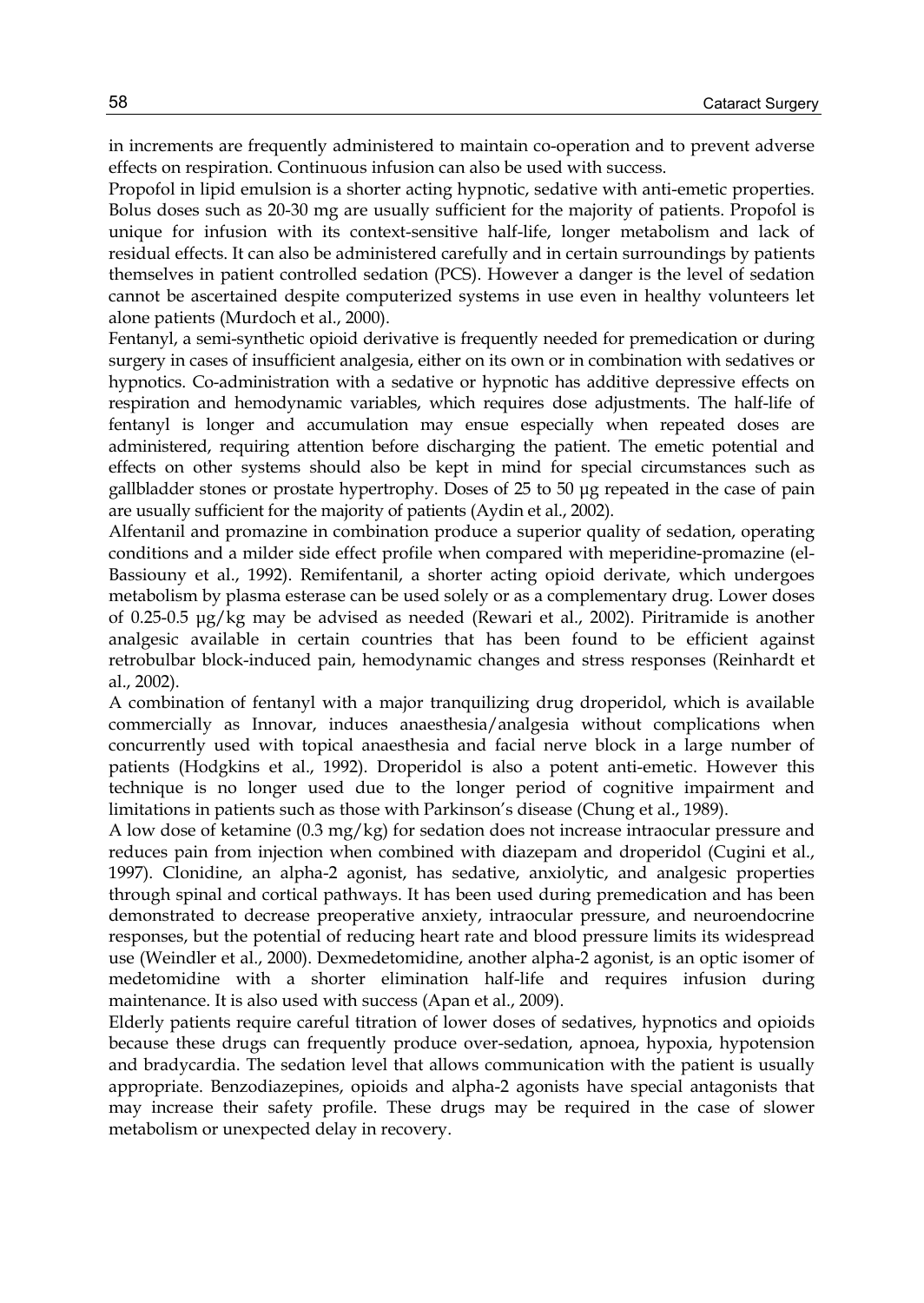A large proportion of patient requires sedative and analgesics during the regional block. Frequently it is not possible to identify the apprehensive patient till after they have entered the operating area. Hypnotics or sedatives alone usually augment excitement with disappearing cortical suppression and combination with an opioid is usually necessary to manage such patients with extremes of fear during surgery. This is frequently encountered in patients with coronary artery disease. The sedation requirement in cataract surgery is demonstrated to be lower and similar between patients receiving either topical anaesthesia or retrobulbar block when using patient-controlled sedation devices (Balkan et al., 2004). On the other hand, sedative and analgesic supplementation may be associated with adverse outcomes and the clinician should weigh the risks and benefits for individual patients (Katz et al., 2001).

#### **2.2 Local anaesthetics and adjuvants**

Local anaesthetic drugs act by producing reversible conduction block in exposed nerves by acting on sodium channels. A benzene ring is connected to another molecular group comprising a carbon chain with an ester or amide which thereby creates the two diverse groups of local anaesthetic agents. These different molecular structures also give rise to the main diversity in the metabolism of local anaesthetic agents. The amide group of local anaesthetics undergo metabolism in the liver, but the ester group of local anaesthetics are degraded by plasma esterase. Ester local anaesthetics have increased allergic potential due to para-aminobenzoic acid-like constituents in their molecules and their half-life is commonly brief when compared with the amide group. Interest has focussed on optical and stereo-isomers with reduced severity of side effects. Local anaesthetics can be used alone or combined with another local anaesthetic in order to produce a faster onset of action and longer duration of anaesthesia in ophthalmic practice. Lidocaine is the most commonly used local anaesthetic, and ropivacaine and levobupivacaine may be added instead of the older agent bupivacaine. The characteristics of local anaesthetics commonly used in ophthalmic surgery are shown in Table 3. Local anaesthetics with prolonged effect can also produce long lasting muscle paralysis that can distress the patient and clinician (Cass, 2006).

| Agent                     | Duration of onset | Potency      | Toxicity     | Duration     |  |  |  |
|---------------------------|-------------------|--------------|--------------|--------------|--|--|--|
| Amide local anaesthetics  |                   |              |              |              |  |  |  |
| <b>Bupivacaine</b>        | Intermediate      | High         | High         | Long         |  |  |  |
| Levobupivacaine           | Intermediate      | High         | Intermediate | Long         |  |  |  |
| Etidocaine                | Fast              | High         | High         | Long         |  |  |  |
| Lidocaine                 | Fast              | Intermediate | Low          | Intermediate |  |  |  |
| Mepivacaine               | Fast              | Intermediate | Low          | Intermediate |  |  |  |
| Prilocaine                | Fast              | Intermediate | Low          | Intermediate |  |  |  |
| Ropivacaine               | Intermediate      | Intermediate | Intermediate | Long         |  |  |  |
| Esther local anaesthetics |                   |              |              |              |  |  |  |
| Cocaine                   | Slow              | High         | Very high    | Long         |  |  |  |
| Amethocaine               | Slow              | Intermediate | Intermediate | Intermediate |  |  |  |
| Procaine                  | Slow              | Low          | Low          | Short        |  |  |  |

Table 3. Clinical properties of local anaesthetics

Hyaluronidase is commonly added to the local anaesthetic solution to decrease the time to onset and to perform homogenous dispersion. It is also believed to increase local anaesthetic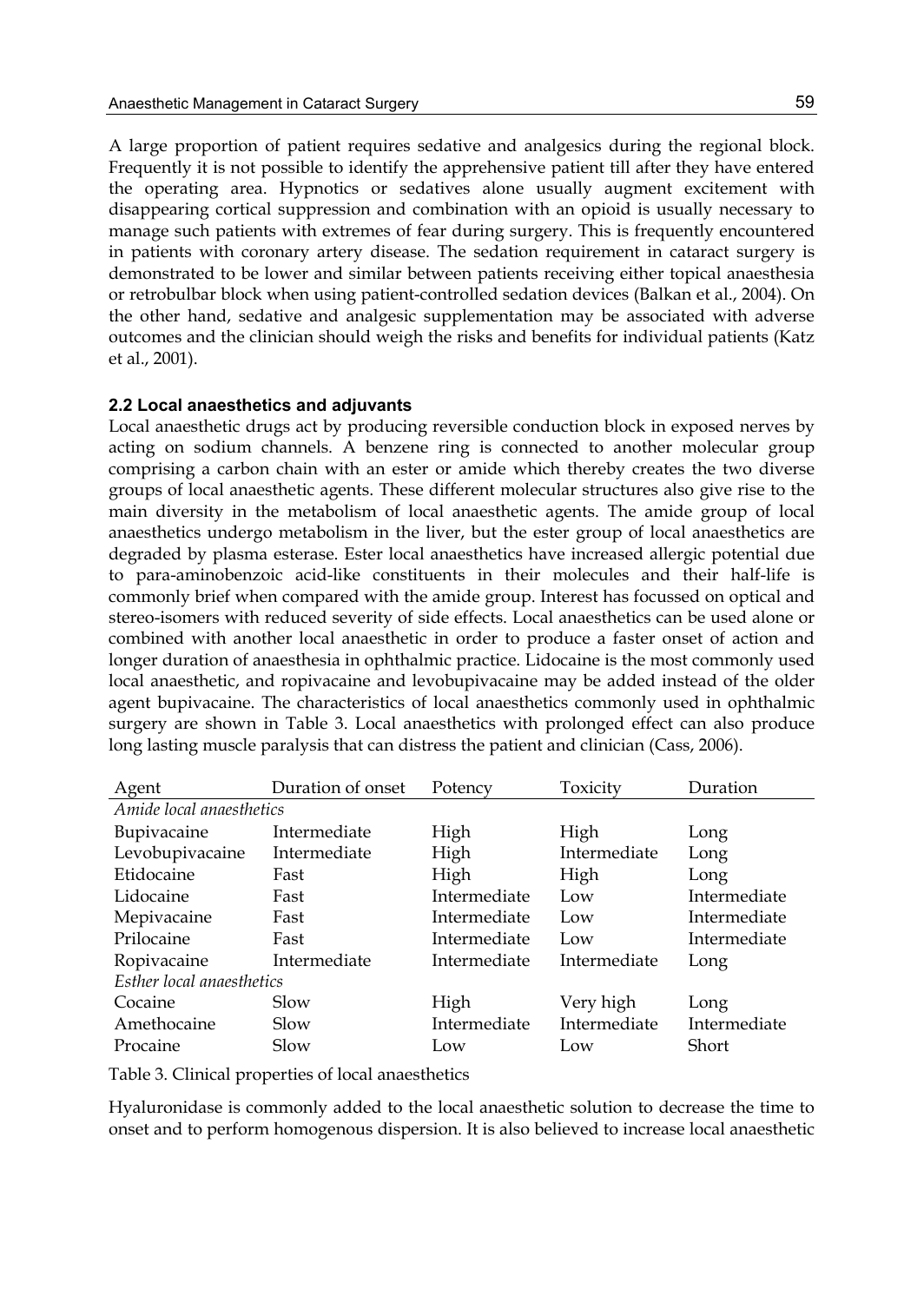metabolism or spread and thereby also decreases the period of contact with muscles hence decreasing paresis, which is otherwise increased when local anaesthetics are used solely. 15- 30 U per mL is commonly added to the local anaesthetic solution but some authors advocate using as low as  $1 U/mL$  in order to reduce the cost (Fanning, 2006). Within reason the more given the better the effects, though manufacture from animal sources gives rise to concerns about the possibility of non-infectious encephalopathy (Ripart et al., 2005).

Epinephrine use is controversial. In local anaesthetics, it is believed to increase the non-ionic form by increasing pH, therefore decreasing the duration between injection and onset of effect and also enhances penetration into nerves. It also decreases metabolism of local anaesthetics by performing vasoconstriction and delaying systemic uptake and degradation. However, it seems unwise to use it for regional blocks for cataract surgery because of longacting local anaesthetics which are commercially available. Further, addition to the local anaesthetic mixture has been demonstrated to increase the myotoxicity in experimental models. In addition to the pressure effect of the local anaesthetic mixture, which arrests circulation to the eye namely pulsatile ocular blood flow for a brief period, epinephrine may further reduce blood flow due to vasoconstriction, which may be harmful in susceptible individuals. Addition of epinephrine may not increase the duration of anaesthesia and if indicated it should be avoided in a concentration of more than 1: 200 000 (Hamilton, 1996).

Clonidine, an alpha-2 agonist, has been mixed with local anaesthetics at the dose of 1 μg/kg in order to increase duration of analgesia (Madan et al., 2001). Vecuronium, a nondepolarizing muscle relaxant has also been added to the local anaesthetic solution (Reah et al., 1998). However, the latter drugs have increased potential for serious systemic adverse effects and injection into the orbit generally constitutes a non-retrieval route of administration, which may be dangerous.

The myotoxicity of local anaesthetics is controversial. It is suggested that they occur with long term exposure of the extra-ocular muscles to local anaesthetics when they are administered in a closed intra-orbital environment. Local anaesthetic injection into the muscle belly produces damage probably through needle trauma or pressure effect. Injection must not be performed when resistance is felt and if may be necessary to change needle position. Local anaesthetic may be administered slowly and incrementally with gentle aspirations after checking for possible vessel entry.

#### **3. Topical anaesthesia**

Topical anaesthesia of the eye, as demonstrated by the anaesthetic effect of cocaine on the cornea and its initiation of use in ophthalmic surgery, started with Karl Koller as early as 1886. Its popularity declined after initial enthusiasm according to the addiction potential and side effects of cocaine that complicated the surgery (Bacon, 2006). Topical anaesthesia regained popularity, this time without cocaine, since it removed complications from regional anaesthesia, increasing confidence and patient safety owing to improvements in monitored anaesthesia care and short-acting anaesthetic use (Chandradeva et al., 2010). It can be performed using local anaesthetic drops, gels or sponges that are applied to the conjunctival sac and gentle pressure applied to prevent loss from the nasolacrimal duct (Page & Fraunfelder, 2009). Benoxinate, ametocaine, lignocaine, and bupivacaine are examples of commercially available local anaesthetics. It has been demonstrated that intraocular pressure (IOP) can decrease after instillation (Almubrad & Ogbuehi, 2007). Topical anaesthesia may be insufficient to obtain complete analgesia. Supplemental blocks including intracameral injection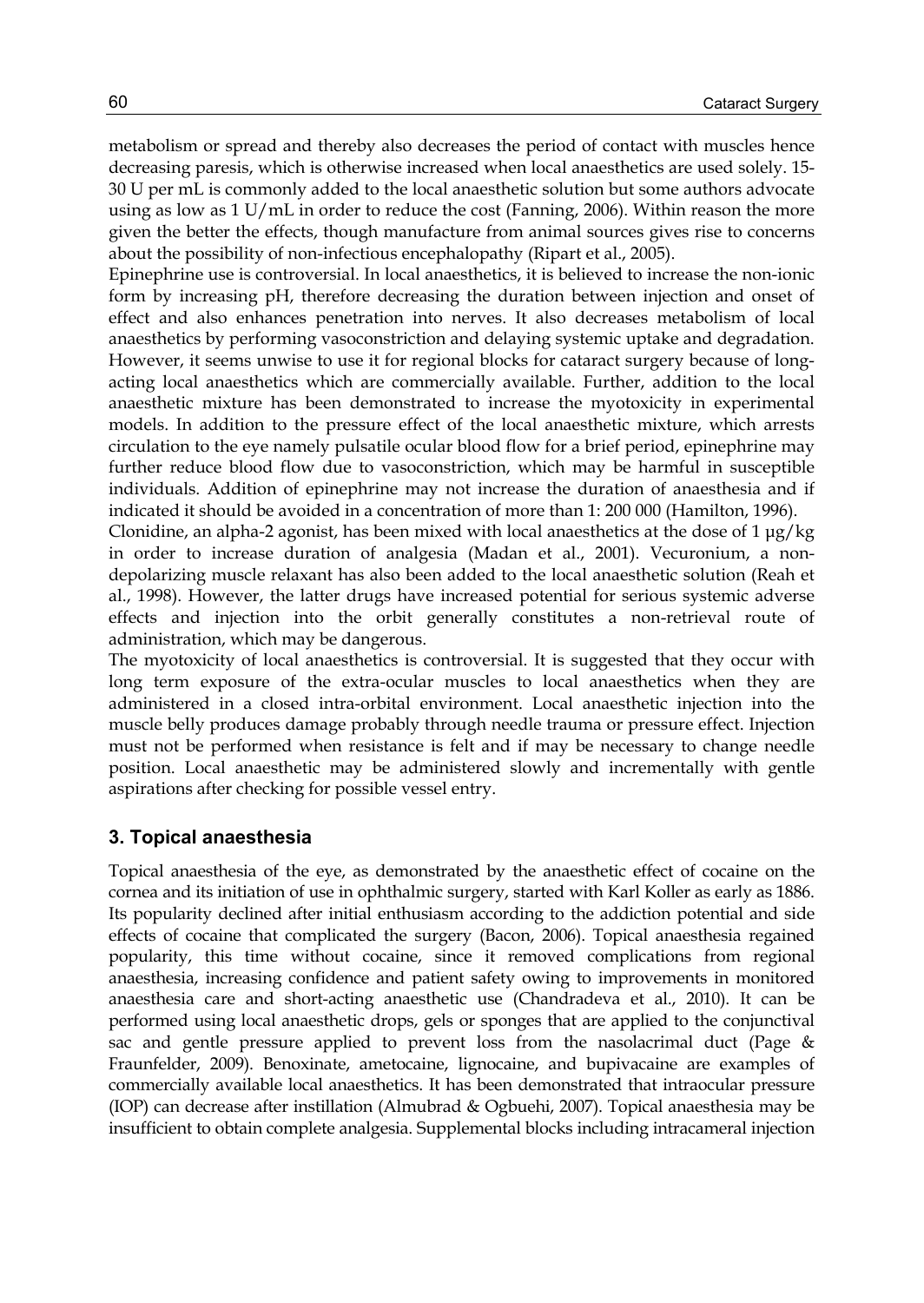of 0.1-0.5 mL of preservative-free 1% lignocaine or 0.5% bupivacaine in 1:100 000 epinephrine mixture, may cause sensory blockade of the iris and ciliary body and increase comfort during intraocular lens placement. It may also dilate the pupil. Subconjunctival and eyelid infiltrations are other blocks that can be used to increase the quality of analgesia.

The duration of the anaesthesia is brief and usually requires repeat drops after 0.5 hours. Toxic potential is questioned during long term use. Topical anaesthesia is increasingly used – it is convenient. However pain during the surgery is frequently encountered and therefore opioid administration may be required in these patients. It requires close co-operation with the patient during the operation (Weindler et al., 2004).

## **4. Regional anaesthesia**

Regional anaesthesia is preferred in ophthalmic surgery - it allows day-case procedures, facilitates co-operation by the patient and has fewer systemic effects especially in geriatric patients with accompanying disease. The optimum size of needle including its diameter is one of the debated issues. Serious complications such as perforation of the globe and intra-orbital haemorrhage may occur due to use of very fine needles during retrobulbar and peribulbar block, related to the lower potential for sensation to be felt from a very fine needle during inadvertent insertion into the globe. On the other hand, use of blunt and larger calliper needles was criticized owing to potentially increased pain and trauma during insertion. It was also speculated that vessel trauma, if encountered, would easily be managed from a fine bore needle (Hamilton et al., 1988). The majority of complications are believed to be prevented by using a fine (27-30 G) and short (32 mm) needle. Warm local anaesthetic use and slow administration could greatly decrease the pain. Light sedation or analgesia may frequently be necessary, especially in anxious patients before giving the block.

A pressure device such as a Honan's cuff or gentle finger compression of the globe is advisable and should be applied for at least few minutes in order to obtain uniform dispersion of anaesthetic and to decrease intraocular pressure after performing the regional block.

#### **4.1 Retrobulbar block**

Retrobulbar block is a widely accepted regional technique for globe anaesthesia that was reintroduced to ocular surgery by Atkinson in 1936 (Atkinson, 1936). The aim of the block was to inject local anaesthetic into connective tissue inside the extra-ocular muscle cone behind the globe. Conic structure formed by the muscles around the eye surrounded by a loose connective tissue allows the dispersion of local anaesthetic agents (Ripart et al., 2001).

Insertion of the needle is onto the inferior orbital rim, two-thirds lateral from the inner canthus since it is free from vascular and neural components. A skin wheal is made with a 30 G needle on the lower eyelid at the temporal border of the inferior rim. 'Atkinson gaze' or an up and inner deviation of the globe is no longer used because of the risk of advancing the optic nerve and vascular supply into the path of the needle. Therefore, the eye must be kept in the neutral position. The globe may be displaced nasally with the finger of the free hand. The needle is advanced directly then angulated about 10° medially and superiorly. It is generally advisable not to introduce the needle more than 25 mm in order to prevent complications. A local anaesthetic volume of 2-4 mL is usually sufficient but this may be increased up to 8 mL. The analgesia and akinesia of the globe is higher than with other techniques and the technique is considered to be efficient for cataract surgery. Figure 1 depicts the needle direction in the orbit (See Figure 1 and Figure 3).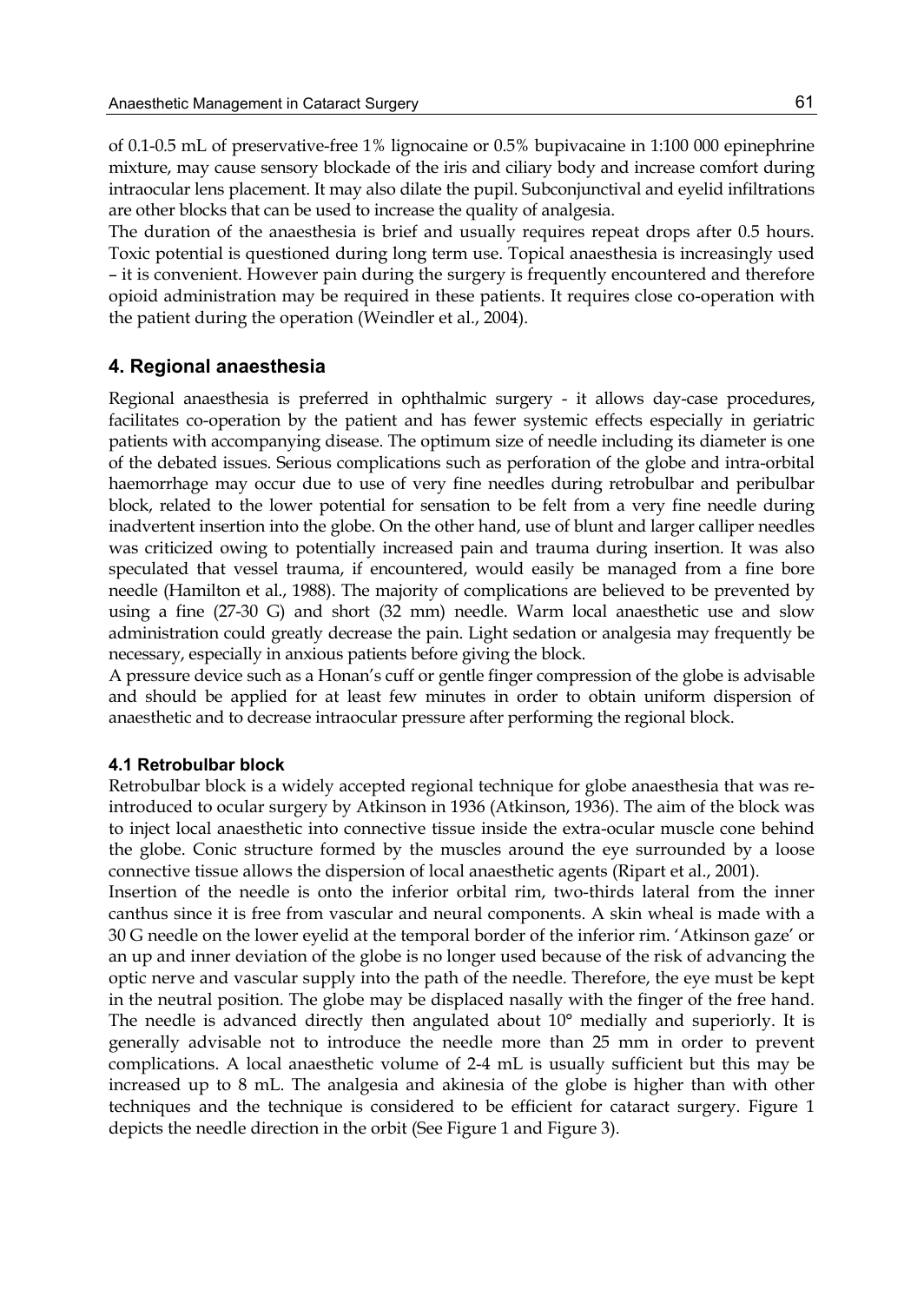Pain from the injection is a common complaint that may be reduced by using fine needles. Rare but serious complications may be observed during the block including globe perforation, ipsilateral or contralateral vision loss due to retrograde spread of local anaesthetic solution, palsies, and cardiac or respiratory arrest (Ramsay & Knobloch 1978, Freidberg & Kline, 1986). Amaurosis and panophthalmia may occur after injecting the local anaesthetic solution into the eye (Ramsay & Knobloch 1978). The use of atraumatic, very fine needles (26-30 G) during performing the block, may be a possible reason for patients not feeling perforation. The incidence of perforation can increase with necessity of re-injection in the case of insufficient anaesthesia (Ripart et al., 2000). Constitutional increase in axial curvature in myopia ( > 27 mm) and relatively thinner sclera with weak scleral tissue (staphylomata) behind the globe increase risk of perforation (Vohra & Good, 2000, Kallio et al., 2000), emphasizing the importance of careful evaluation of such eyes. The dural sac around the optic nerve is accepted as a path for retrograde leakage (Nicoll et al., 1987). Complications related to local anaesthetic mixing with the cerebrospinal fluid may occur within minutes and it is advised to keep patient for up to 10 min close to emergency equipment and drugs (Hamilton et al., 1988). Persistent diplopia is a rare but serious complication encountered predominantly after retrobulbar block and it can occur with a direct injury to the inferior rectus muscle and to a lesser extent to the inferior oblique muscle (Gómez –Arnau et al., 2003).



Fig. 1. The needle position for retrobulbar block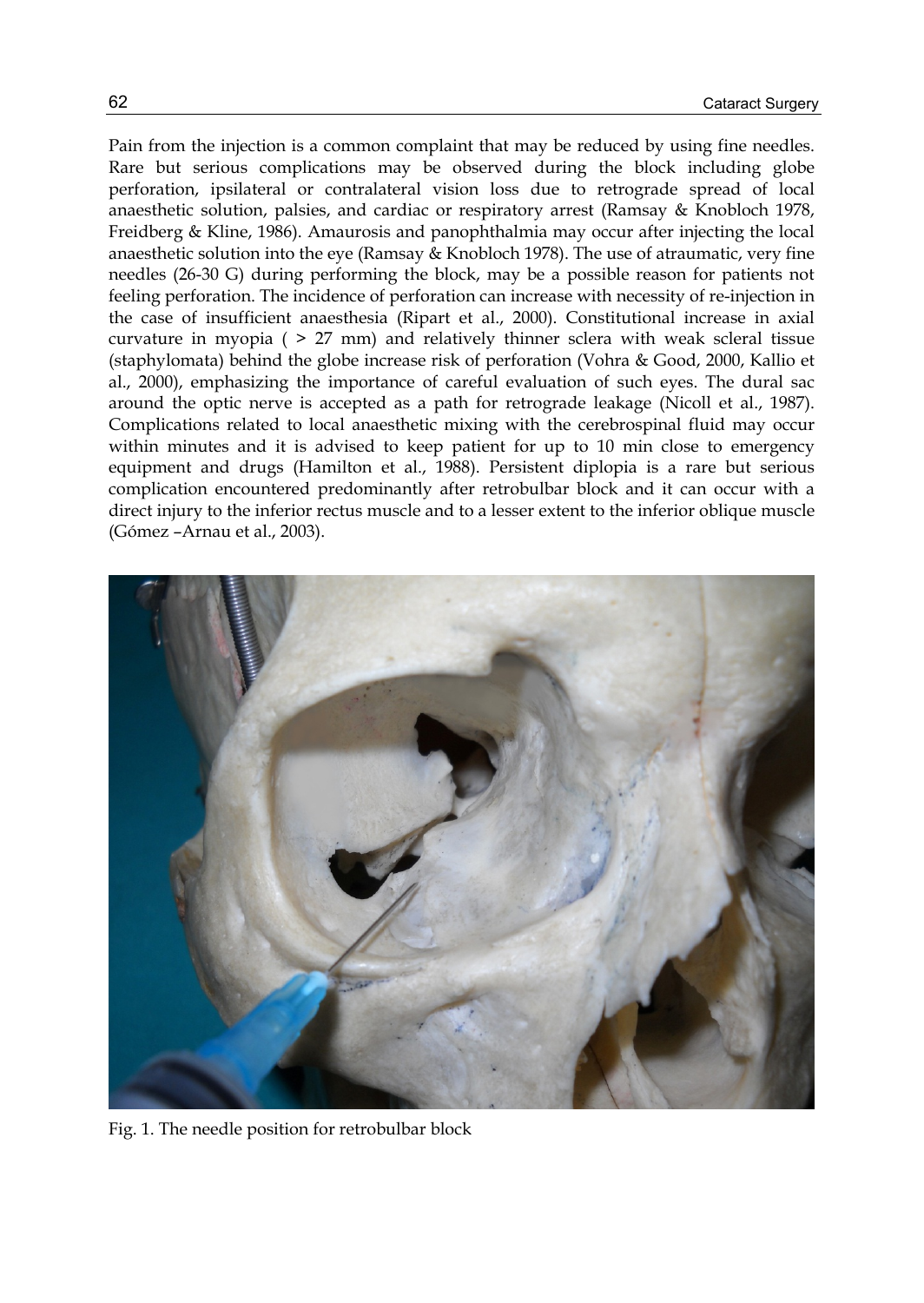#### **4.2 Peribulbar block**

The peribulbar technique is another widely employed block that has been introduced in ocular anaesthetic practice more recently (Fry & Henderson, 1989). This technique involves the injection of local anaesthetic mixture externally to the muscle cone – hence it is also called the 'extraconal' block.

The needle entry point is the same as that of retrobulbar block, which is from two-thirds lateral to the inferior rim of the lower conjunctiva. The needle may be advanced from the lower lid with a skin wheal or through the conjunctiva after topical anaesthetic drops have been applied. The needle is introduced directly and is shorter than in the former technique. It is advised to use 26 G 25 mm needles (See Figure 2 and Figure 3).

The complication rate of the peribulbar block is considered to be lower than that of the retrobulbar technique. A larger volume of local anaesthetic solution is required compared to the other regional blocks. A longer duration of onset and repeated need for re-injection are other limitations (Frow et al., 2000). Efficient and satisfactory blocks can be performed even using lower volumes (Rizzo et al., 2005). A modified peribulbar technique was described with injection with a more superficial needle placement, which decreased the incidence of



Fig. 2. The needle position for peribulbar block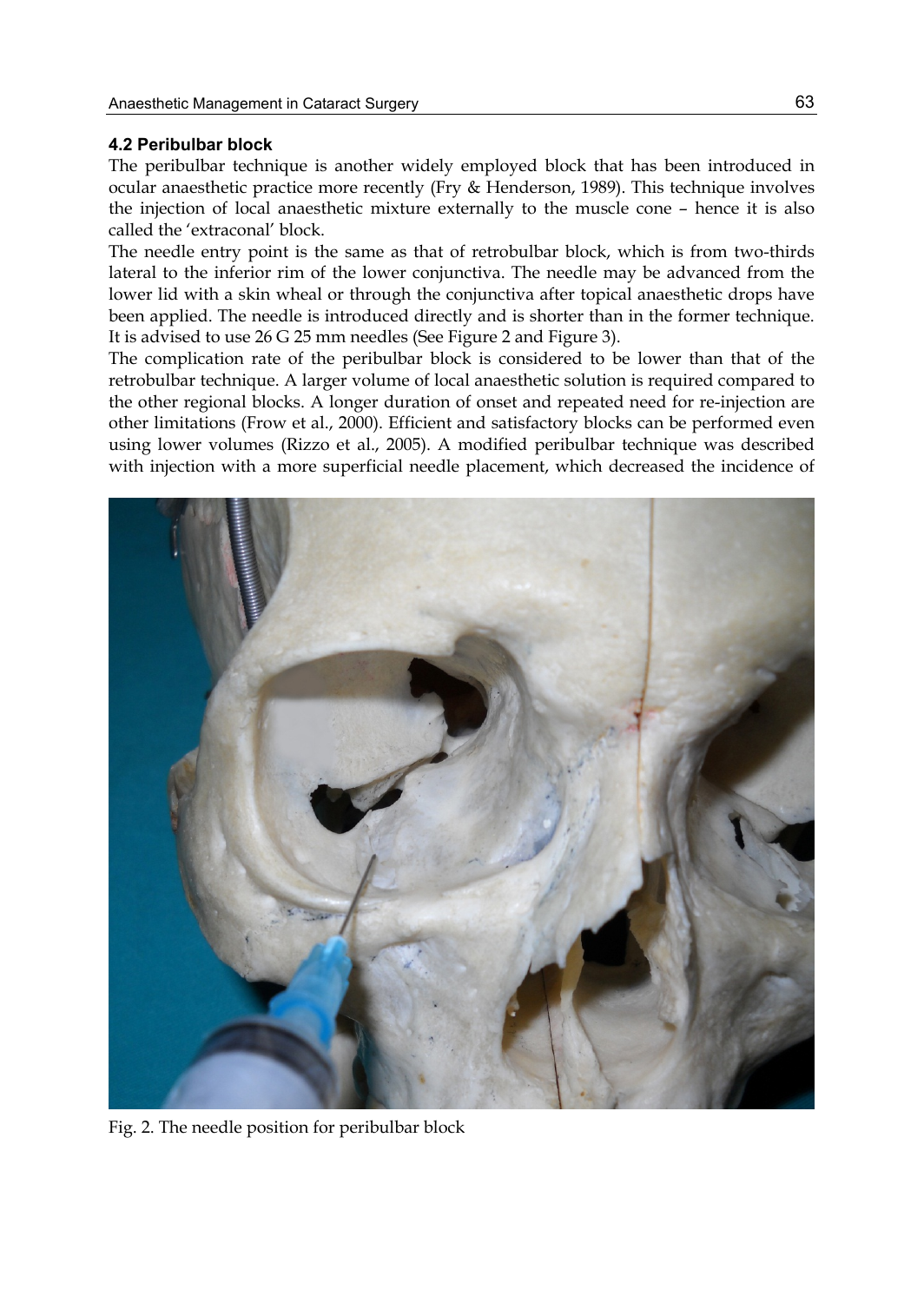re-injection but with a higher degree of subconjunctival haemorrhage (Mahfouz & Kalberi, 2007). Rare but serious complications including brainstem anaesthesia may also occur during the block (Gomez et al., 1997). Aside the important issue of safety there are no other advantages over retrobulbar block as complete anaesthesia and further injections are needed; an increased rate of subconjunctival haemorrhage instead of lid haematoma with retrobulbar block was observed in a large scale of review (Alhassan et al., 2008).

#### **4.3 Sub-Tenon's block**

Sub-Tenon's block is defined as a local anaesthetic injection into the tissues of the episcleral area under the Tenon's sheath. It was established in ocular surgery in about the mid-1950s (Swan, 1956). Tenon's fascia covers the globe and envelopes the ocular muscles from attaching sites to the sclera. More recently the technique was re-established as a sole anaesthetic block for eye surgery (Stevens, 1992). It was the most popular and commonly performed technique in the UK (Chandradeva et al., 2010).

The block can be performed with a surgical manipulation to reach the Tenon's sheath. Local anaesthetic drops or ointment are placed on the conjunctiva and the eye must be prepared by cleansing with povidone-iodine solution. The patient is asked to look upward and outward. The technique requires making a little hole in the conjunctiva, positioned 3-5 mm infero-nasally away from the limbus. Blunt Westcott scissors are required during careful dissection. Various types of metal and plastic curved or blunt tipped cannulas are in use for injection. A volume of local anaesthetic solution of 3-5 mL is generally sufficient for globe anaesthesia, but larger volumes may be required for akinesia. Many other techniques have been described in different sites of the globe, including a medial canthus episcleral technique from Ripart and colleagues (Ripart et al., 2000), which requires needle insertion. The patient is instructed to look inwards and downward during insertion of the needle through slightly shifting medially and advancing strictly to the posterior. The globe is changed to the neutral position after a small loss of resistance is felt. The needle is advanced 10-15 mm and up to 10 mL of local anaesthetic may be injected (See Figure 3).

The incidence of pain during the injection is higher. Loss of local anaesthetic during injection is frequent. Chemosis is increased with short needle use and incomplete akinesia and other limitations of this block are commonly encountered. In this 'blunt needle technique' complications from sharp needle techniques are reduced. However in addition to the complications occurring with retrobulbar block such as retrobulbar haemorrhage, cardiorespiratory arrest related to central spread, scleral perforation was observed in a patient who had previously undergone retinal surgery (Kumar et al., 2005).

All regional techniques produce cosmetic complications such as local bruising, haemorrhage, oedema and subconjunctival ecchymosis near the needle entry site and longacting muscle paresis that distress the patient. Comparative studies show no benefit over each other. There is a lower requirement for sedation in the retrobulbar anaesthesia group but patient satisfaction is greatest with sub-Tenon's block (Ryu et al., 2009). It is convenient to perform blocks at the lower half of the globe in order to decrease complications. Owing to the thin lamina papyracea of the orbit care must be exercised when a medial approach is used. The incidence of nausea and vomiting are lower with phacoemulsification performed under topical or retrobulbar anaesthesia and no technique-related difference has been found (Chan et al., 2002). However, in spite of defined limitations, a survey indicated that in general patients predominantly prefer scenarios using blocks to topical anaesthesia and oral sedation regimens instead of IV medications (Friedman et al., 2004).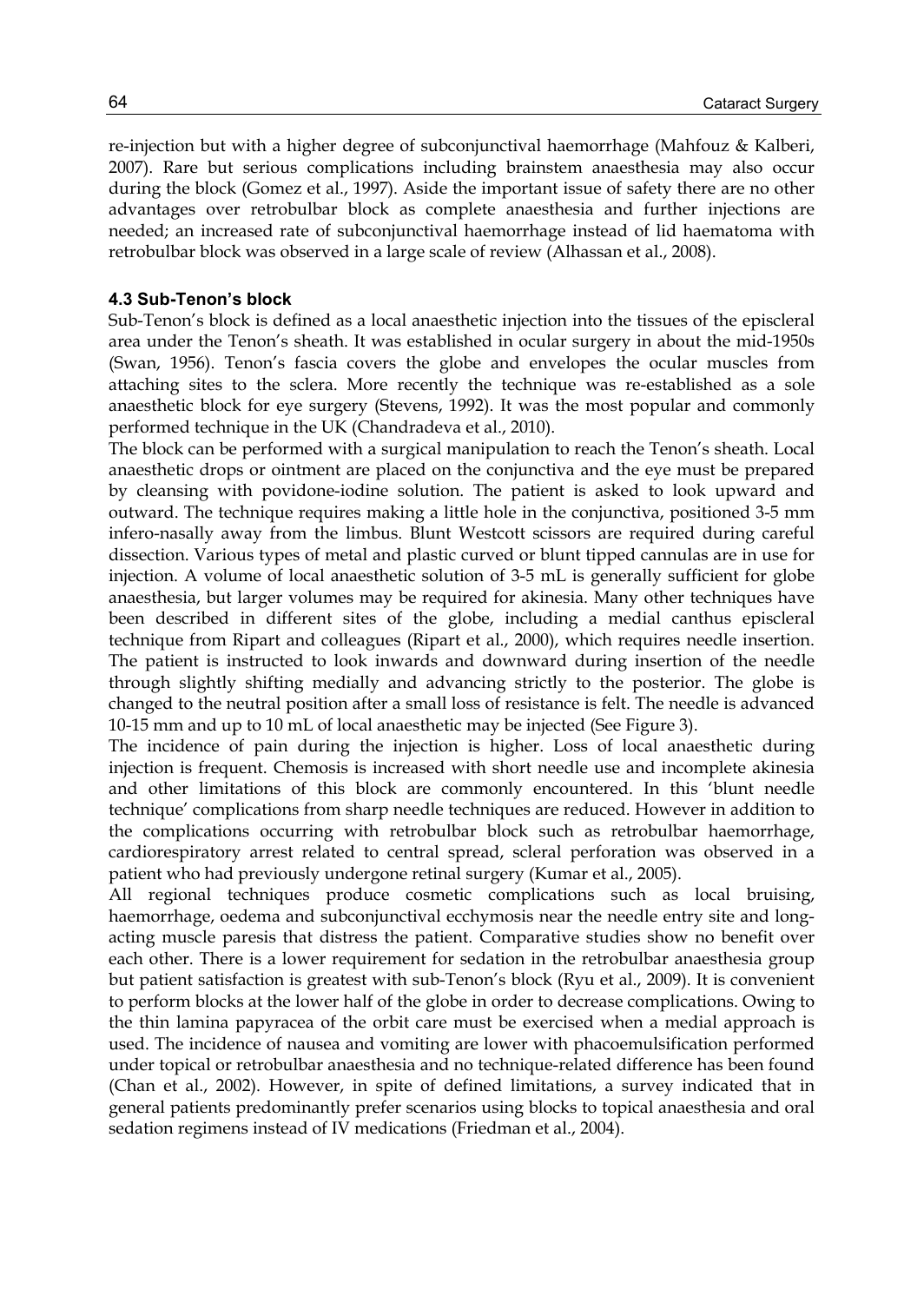

Fig. 3. Schematic drawing for regional anaesthetic techniques of the eye, R: retrobulbar, P: peribulbar, and S: sub Tenon's block

#### **4.4 Oculocardiac reflex**

The oculocardiac reflex is a trigeminovagal reflex response initiated by pain, compression or traction of eye muscles. The afferent pathway starts in the ciliary nerves, ciliary body and Gasserian ganglion through the ophthalmic division of the trigeminal nerve to reach the nucleus of the trigeminal nerve at the floor of the fourth ventricle. The efferent pathways are cardiac vagal nerves that induce hypotension and bradycardia. Nausea and vomiting may also be induced with decrease in the blood pressure. Surgical manipulation or stretching of muscles must be stopped when it is observed during an operation. Atropine or IV glycopyrrolate are effective for the treatment (Feldman & Patel, 2010).

#### **4.5 Post-cataract ptosis**

Ptosis after cataract surgery is observed with an incidence as high as 13%. Multiple factors have been implicated in the aetiology, including local anaesthetic injection to the upper eyelid to obtain akinesia, sutures and traction of the upper components of the eye, retrobulbar injection, peribulbar anaesthesia through the upper eyelid at the 12 o'clock position, excessive ocular compression, placement of the eyelid speculum, performing large conjunctival flaps, eyelid oedema, and tight or long term patching in the postoperative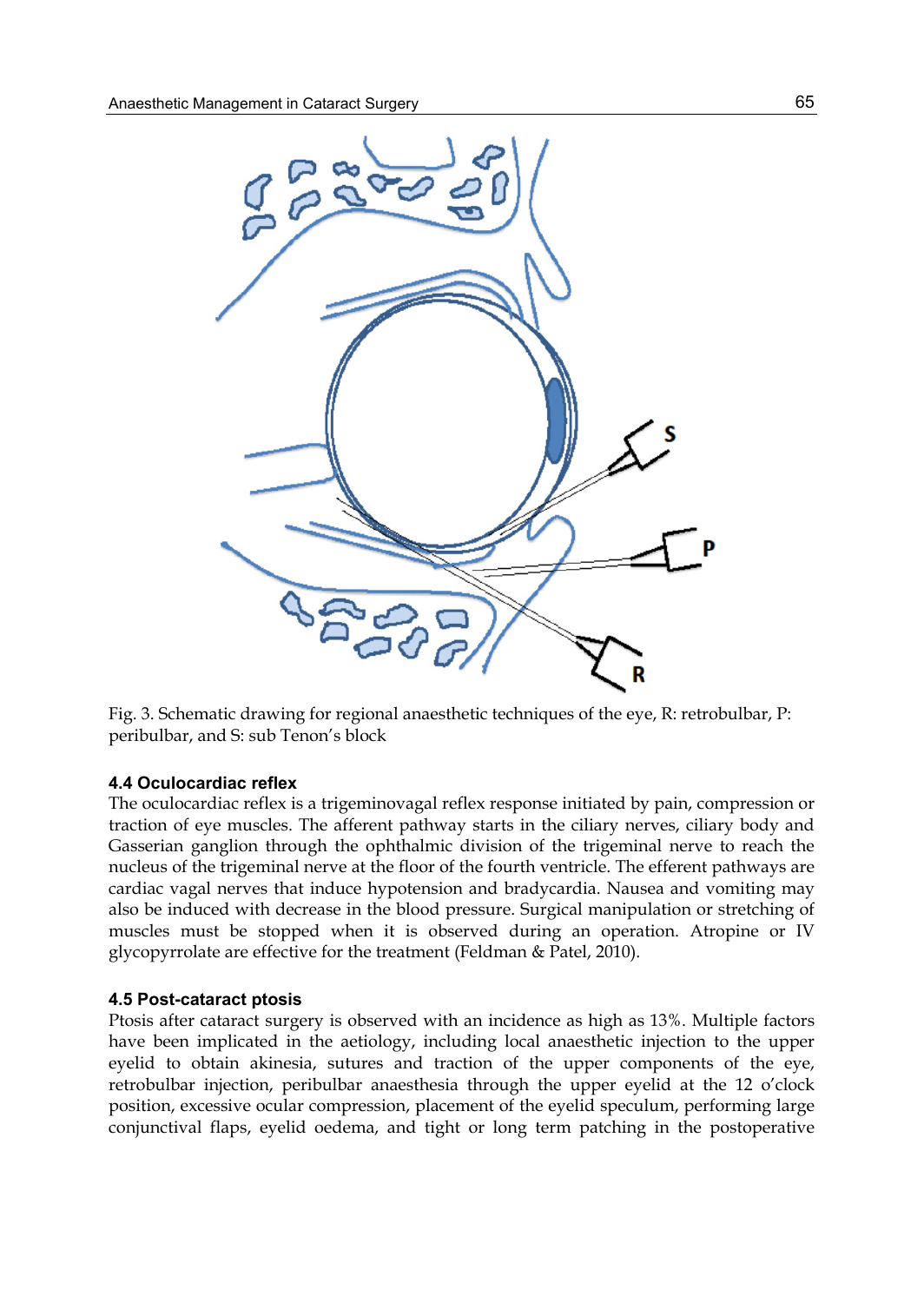period. Local anaesthetic injection cannot be accepted per se as the primary source, because this complication is also observed after general anaesthesia (McGoldrick & Gayer, 2006). The measures that possibly decrease such complications are limiting the local anaesthetic volume to 6 mL during regional block, avoiding injection to the upper eyelid or muscles, and gentle tractions when necessary.

#### **5. General anaesthesia**

General anaesthesia offers motionless optimal surgical conditions including ocular akinesia with decreased intraocular pressure. Standard anaesthetic care including ECG on V5 or D II derivation, peripheral oxygen saturation, non-invasive arterial blood pressure, end-tidal CO2 and temperature measurement is implemented to all patients as performed in monitored anaesthesia care. End tidal inspired anaesthetic gas concentrations may be estimated to assess the depth and timing during the anaesthesia. Venous access is mandatory and usually found on the dorsum of the hand.

Congenital cataract can be detected at earlier periods of life, even in the intrauterine period in pregnancies at risk of the condition which may be screened. Controversies exist on the optimal timing for congenital cataract surgery. Intervention before four weeks was associated with increasing glaucoma and secondary membrane formation, on the other hand incidences of nystagmus and diplopia were increased after this period (Birch et al., 2009). Therefore surgery for congenital cataract is advised to be performed between 5-8 weeks of life or before the 10<sup>th</sup> week to ensure optimal visual acuity (Lambert et al., 2006).

Deep sedation or general anaesthesia is required for patients in the paediatric age group. Mask induction can be achieved with sevoflurane starting from 8-7% and the anaesthetic concentration may be slowly decreased to the desired level. Flavoured masks such as those smelling of strawberry or banana may facilitate the procedure. This may be sufficient for short procedures such as examination, diagnosis or foreign body removal. Airway control with endotracheal intubation is a safe alternative for babies who already have venous access. On the other hand laryngeal mask use is also performed with success in this surgical subpopulation. A eutectic mixture of local anaesthetic (EMLA) cream that is applied on the dorsum of the hand about one hour before the procedure can facilitate painless venous puncture in infants and toddlers. In addition to the usual anaesthetic care temperature monitoring and heating or measures undertaken to prevent heat loss are especially important for patients under 1 year in age. Although intramuscular ketamine injection is another option the nystagmus which it causes may preclude eye examination. In congenital cataract surgery, a sub-Tenon's block performed during general anaesthesia has been demonstrated to be superior to fentanyl in terms of postoperative pain relief, reducing anxiety and helping induce calmer behaviour in patients in recovery, and a lower incidence of the oculocardiac reflex during surgery (Ghai et al., 2009).

All general anaesthetics except ketamine and succinylcholine decrease intraocular pressure. Propofol may be desirable for day case surgery during induction and maintenance of anaesthesia owing to advantages including faster onset and offset time, no residual effect, and reduction in nausea and vomiting. Etomidate can require a stable hemodynamic circulation during induction. In the case of neuromuscular blocking agents, concurrent disorders should be borne in mind. Cisatracurium can be used safely in patients with renal insufficiency. Rocuronium bromide may be indicated in emergence situations and facilitates endotracheal intubation as fast as succinylcholine. Having ready access to sugammadex, an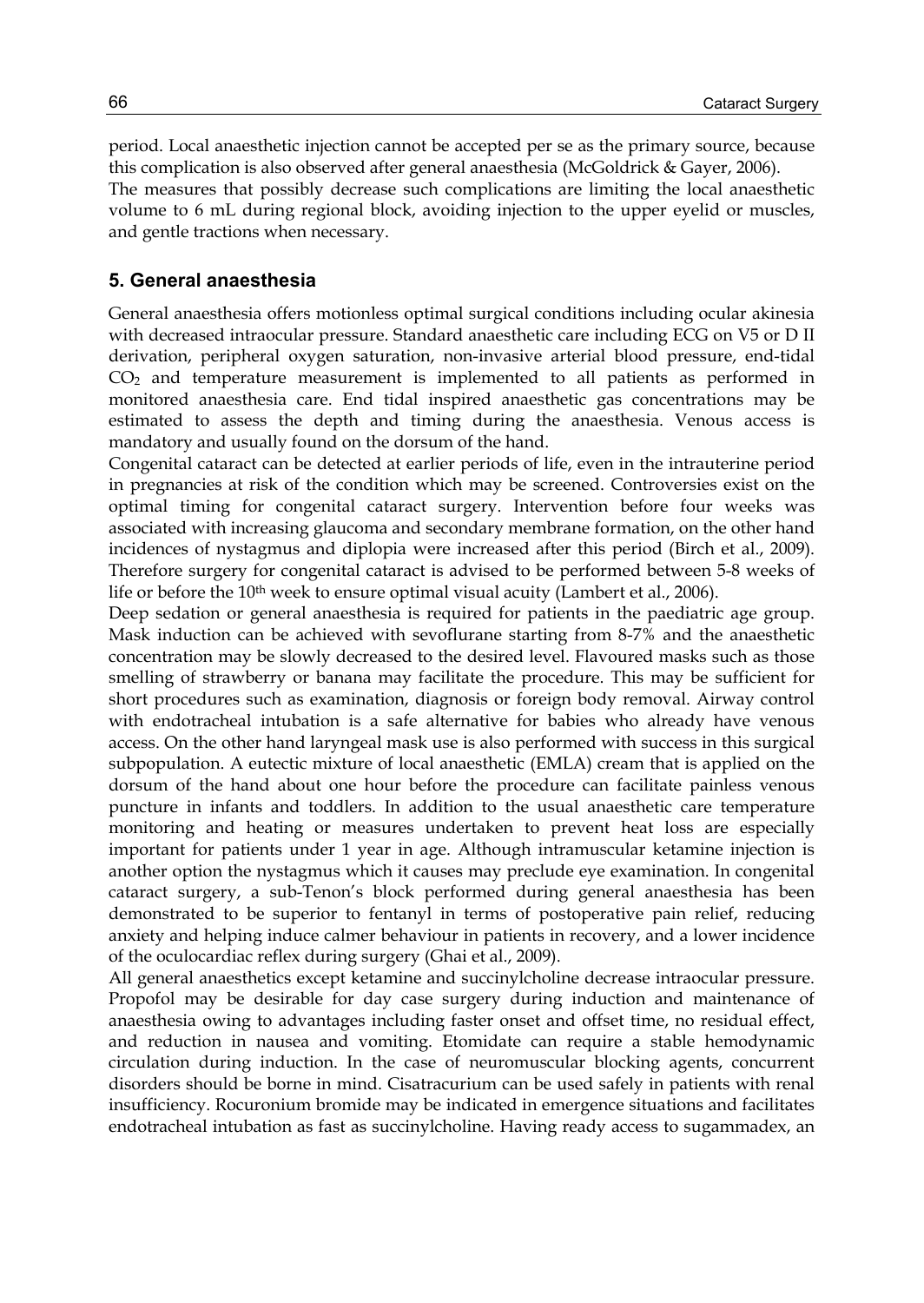inactivation substrate that is specific for rocuronium, is another advantage in the case of residual neuromuscular blockade – the drug is available in many countries (Chambers et al., 2010). Lignocaine and beta blockers such as esmolol may be preferred to opioids for decreasing neuroendocrine responses to endotracheal intubation because of potential to increase postoperative nausea and vomiting. However, remifentanil, an opioid of shorter half-life can be used for this purpose. Laryngeal mask insertion may decrease possible complications related to endotracheal intubation. Propofol and opioid infusions or bolus doses may be administered during the maintenance- namely for total intravenous anaesthesia. The modern inhalation anaesthetics including sevoflurane or desflurane, have a comparable recovery period that can also be chosen. Recovery from anaesthesia must be as smooth as induction. The agents that are administered during induction may be repeated during recovery to prevent complications related to a sudden increase in blood pressure that can increase the risk of intra-ocular complications. Postoperative keratitis may be prevented by closing the opposite eye with a tape to prevent dehydration of the tear film such as with petroleum-based ointments in patients in whom the expected surgery exceeds one hour. An air-oxygen mixture may be preferred instead of nitrous oxide, a volatile anaesthetic agent that has emetic properties.

General anaesthesia provides optimal surgical conditions including an immobile eye and patient. The Bell's reflex can be present during light anaesthesia. Patients who refuse or have extreme fear of regional blocks require general anaesthesia. It also indicated in patients with allergy to local anaesthetic agents and in patients unable to control their movements such as those with Parkinson's Disease, those who cannot lie supine, or those with advanced concurrent disease. Other advantages are in offering bilateral surgery to patients in vulnerable conditions at a single session and refraining from complications due to needle insertion during regional anaesthesia.

Loss of communication with the patient during surgery and the requirement for an anaesthesia team, delay in recovery, and increasing expense, are disadvantages. Patients with advanced concurrent disorders under general anaesthesia should be managed as inpatients in order to stabilize their systemic pathologies.

#### **5.1 Postoperative care**

A patient may be discharged when regaining full consciousness - in the presence of stable vital signs in a calm patient who has no complaints. Patients should be observed carefully for residual drug effects and possible adverse outcomes should be explained to them. Pain is usually minimal and can be managed easily with non-steroidal anti-inflammatory (NSAID) drugs which also have topical ophthalmic solutions for use. These drugs are also efficient against intraocular inflammation after surgery and long-term complications such as cystoid macular oedema (Kim et al., 2010). On the other hand, drugs should be withheld in susceptible individuals such as patients with asthma. Eye drops containing corticosteroids can be used efficiently for the same purpose. Local anaesthetic solutions may also be combined for postoperative pain originating from causes like oedema or chemosis. While injection of intracameral antibiotic may decrease the risk of endophtalmitis, the benefit of perioperative NSAIDs over corticosteroids and the efficacy of combination in short or long term use remains to be demonstrated (DeCroos & Afshari, 2008). Patients with increased IOP preoperatively have been shown to be at risk of postoperative IOP spikes, which some authors feel makes it necessary to recommend surgery in the earlier period of the day so there is follow-up prior to discharge of at least a few hours (O'Brien et al., 2007).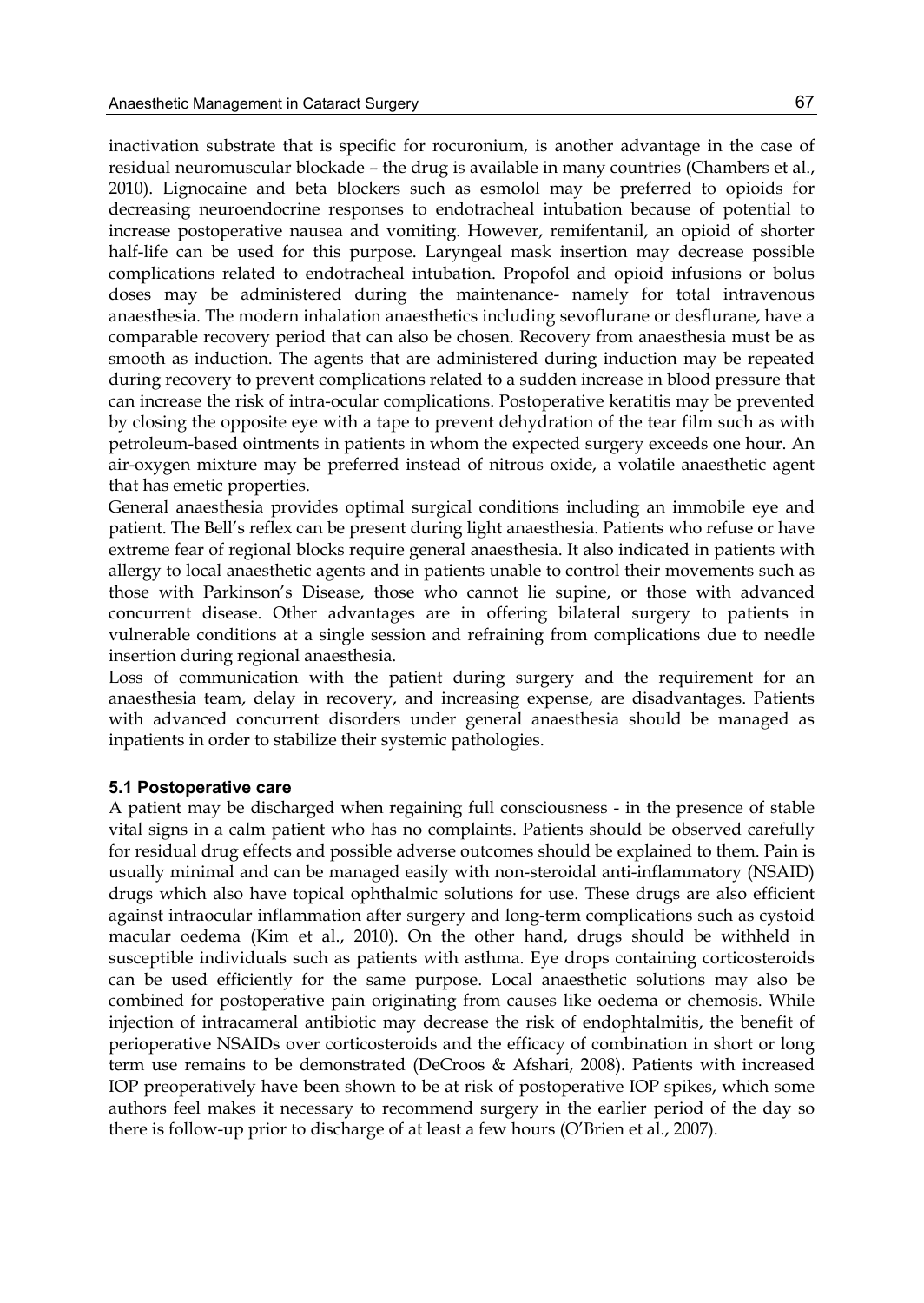## **6. Conclusion**

Cataract surgery is increasingly becoming safer, faster and non-invasive. There is an increasing trend toward utilizing topical anaesthesia. Decisions on the type of anaesthesia to be used depend largely on the patient, the expected duration of the operation and preferences of the surgeon. For patients on anticoagulation therapy and who have previously had ocular surgery it is best to avoid needle trauma. General anaesthesia may be reserved only for special circumstances. Thorough knowledge including of drugs, anatomy of the orbit, and techniques are fundamental for implementing sound regional anaesthetic practice. Meticulous patient selection, careful pre-operative evaluation, selecting the anaesthetic technique properly and with care, along with increasing knowledge and skill may decrease peri- and postoperative complications and improve patient experience. The success of intervention may also be increased by optimizing collaboration between the surgical and anaesthetic team.

## **7. References**

- Alhassan, M.B., Kyari, F., Ejere, H.O. (2008) Peribulbar versus retrobulbar anaesthetsia for cataract surgery. *Cochrane Database of Systematic Reviews,* 16, No.3, CD004083. ISSN 1469-493X.
- Almubrad, T.M., Ogbuehi, K.C. (2007) Clinical investigation of the effects of topical anesthesia on intraocular pressure. *Clinical Ophtalmology,* V.1, pp.305-9. ISSN 1177- 5467.
- Apan, A., Doganci, N., Ergan, A., Buyukkocak, U. Bispectral index-guided intra-operative sedation with dexmedetomidine and midazolam in outpatient cataract surgery. *Minerva Anestesiologica,* 2009; 75(5): 239-244. ISSN 0026-4717.
- Atkinson, W.S. (1936) Retrobulbar injection of anesthetic within the muscular cone. *The Archieves of Ophtalmology,* V.16, pp.494-503. ISSN 0003-9950.
- Aydin, O.N., Kir, E., Ozkan, S.B., Gürsoy, F. (2002) Patient-controlled analgesia and sedation with fentanyl in phacoemulsification. *Journal of Cataract & Refractive Surgery,* V.28, No.11, pp.1968-72. ISSN 0886-3350.
- Bacon, D.R. (2006) Seeing an anesthetic revolution: ocular anesthesia in history. In Ocular Anesthesia, Moster MR, Azuara-Blanco A, eds. *Ophtalmology Clinics of North America,* V.19, No.2, pp.151-4. ISSN 0896-1549.
- Balkan, B.K., İyilikçii L., Günenç, F., Uzümlü, H., Kara, H.C., Celik, L., Durak, I., Gökel, E. (2004) Comparison of sedation requiremenst for cataract surgery under topical anesthesia. *European Journal of Ophtalmology*, V.14, No.6, pp.473-7. ISSN1468-2079
- Basic anesthetic monitoring standards. American Society of Anesthesiologists http://www.asahq.org/publictionsAndServices.
- Birch, E.E., Cheng, C., Stager, D.R.Jr, Weakley, D.R., Stager D.R.Sr. (2009) The critical period for surgical treatment of dense congenital bilateral cataracts. *Journal of American Association for Pediatric Ophtalmology and Strabismus, V.*13, No.1, pp.67-71. ISSN 1091-8531.
- Cass, G.D. (2006) Choices of local anesthetics for ocular surgery in Ocular Anesthesia, Moster MR, Azuara-Blanco A, eds. *Ophtalmology Clinics of North America,* V.19, No.2, pp.203-7. ISSN 0896-1549.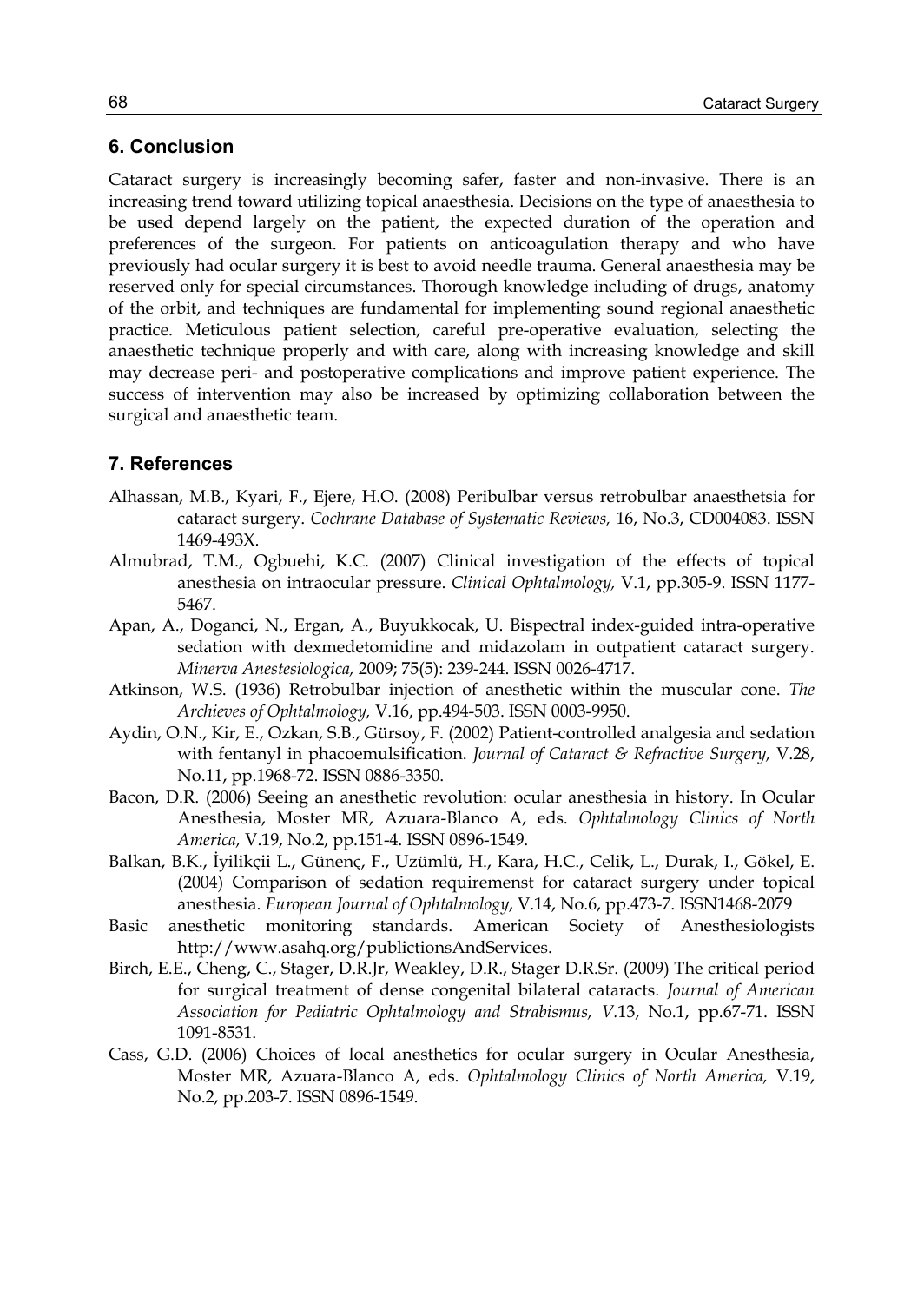- Chambers, D., Paulden, M., Paten, F., Heirs, M., Duffy, S., Hunter, J.M., Sculpher, M., Woolacott, N. (2010) Sugammaedx for reversal of neuromuscular block after rapid sequence intubation a systematic review and economic assessment. *British Journal of Anaesthesia,* V.105, No.5, pp.568-75. ISSN 0007-0912.
- Chan, J.C., Lai, J.S., Lam, D.S. (2002) Nausea and vomiting after phacoemolsification using topical or retrobulbar anesthesia. *Journal of Cataract & Refractive Surgery,* V.28, No.11, pp.1973-6. ISSN 0886-3350.
- Chandradeva, K., Nangalia, V., Hugkulstone, C.E. (2010) Role of the anaesthetist during cataract surgery under local anaesthesia in the UK: a national survey. *British Journal of Anaesthesia,* V.104, No.5, pp.577-81. ISSN 0007-0912.
- Chernik, D.A., Gillings, D., Laine, H., Hendler, J., Silver, J.M., Davidson, A.B., Schwam, E.M., Siegel, J.L. (1990) Validity and reliability of the Observer's assessment of Awareness/Sedation Scale: study with intravenous midazolam. *Journal of Clinical Psychopharmacology*, V.10, No.4, pp.244-51. ISSN 0271-0749.
- Chung, F., Lavalle, P.A., McDonald, S., Chung, A., McDonald, N.J. (1989) Cognitive impairement after neuroleptanalgesia in cataract surgery. *Anesthesia & Analgesia,* V.68, No.5, pp.614-8. ISSN 0003-2999.
- Cugini, U., Lanzetta, P., Nadbath, P., Menchini, U. (1997) Sedation with ketamine during cataract surgery. *Journal of Cataract & Refractive Surgery,* V.23, No.5, pp.784-6. ISSN 0886-3350.
- Cullen, K.A., Hall, M.J., Golosinskiy, A. (2009) Ambulatory surgery in the United States, 2006. *National Health Statistics Report*, Vol.28, No.11, pp.1-25. ISSN
- Davenport, D.L., Bowe, E.A., Henderson, W.G., Khuri, S.F., Mentzer, R.M,. (2006) National surgical quality improvement program (NSQIP) risk factors can be used to validate American Society of Anesthesiologists physical status (ASA PS) levels. *Annals of Surgery*, V.243, No.5, pp.636-44. ISSN 0003-4932.
- DeCroos, F.C. & Afshari, N.A. (2008) Perioperative antibiotics and anti-inflammatory agents in cataract surgery. *Current Opinion in Ophtalmology*, 19: No.1, pp.22-6. ISSN 1040- 8738.
- el-Bassiouny, O., el-Taher EM, el-Din ABD, el-Ghaffar ME. (1992) Alfentanil/promazine versus meperidine/promazine as a sedative regimens during local analgesia for cataract operation. *Documenta Ophtalmologica,* V.82, No.3, pp.201-10. ISSN 0012- 4486.
- Fanning, G.L. (2006) Orbital regional anesthesia. In Ocular Anesthesia, Moster MR, Azuara-Blanco A, eds. *Ophtalmology Clinics of North America,* V.19, No.2, pp.221-32. ISSN 0896-1549.
- Feldman, M.A., Patel, A. (2010) Anesthesia for eye, ear, nose, and throat surgery In *Miller's Anesthesia* Miller RD ed Churchill-Livingstone (7th ed.) pp.2189-10. ISBN 978-0- 44306959-8, Philadelphia,
- Freidberg, H.L., Kline, O.R. (1986) Contralateral amaurosis after retrobulbar injection. *American Journal of Ophtalmology,* V.101, No.6, pp.688-90. ISSN 0002-9394.
- Friedman, D.S., Reeves, S.W., Bass, E.B., Lubomski, L.H., Fleisher, L.A., Schein, O.D. (2004) Patient preferences for anesthesia management during cataract surgery. *British Journal of Ophtalmology,* V.88, No.3, pp.333-5. ISSN 1468-2079.
- Frow, M.W., Miranda-Caraballo, J.I., Akhtar, T.M., Huıgkulstone, C.E. (2000) Single injection peribulbar anaesthesia. *Anaesthesia,* V.55, No.3, pp.750-6. ISSN 1365-2044.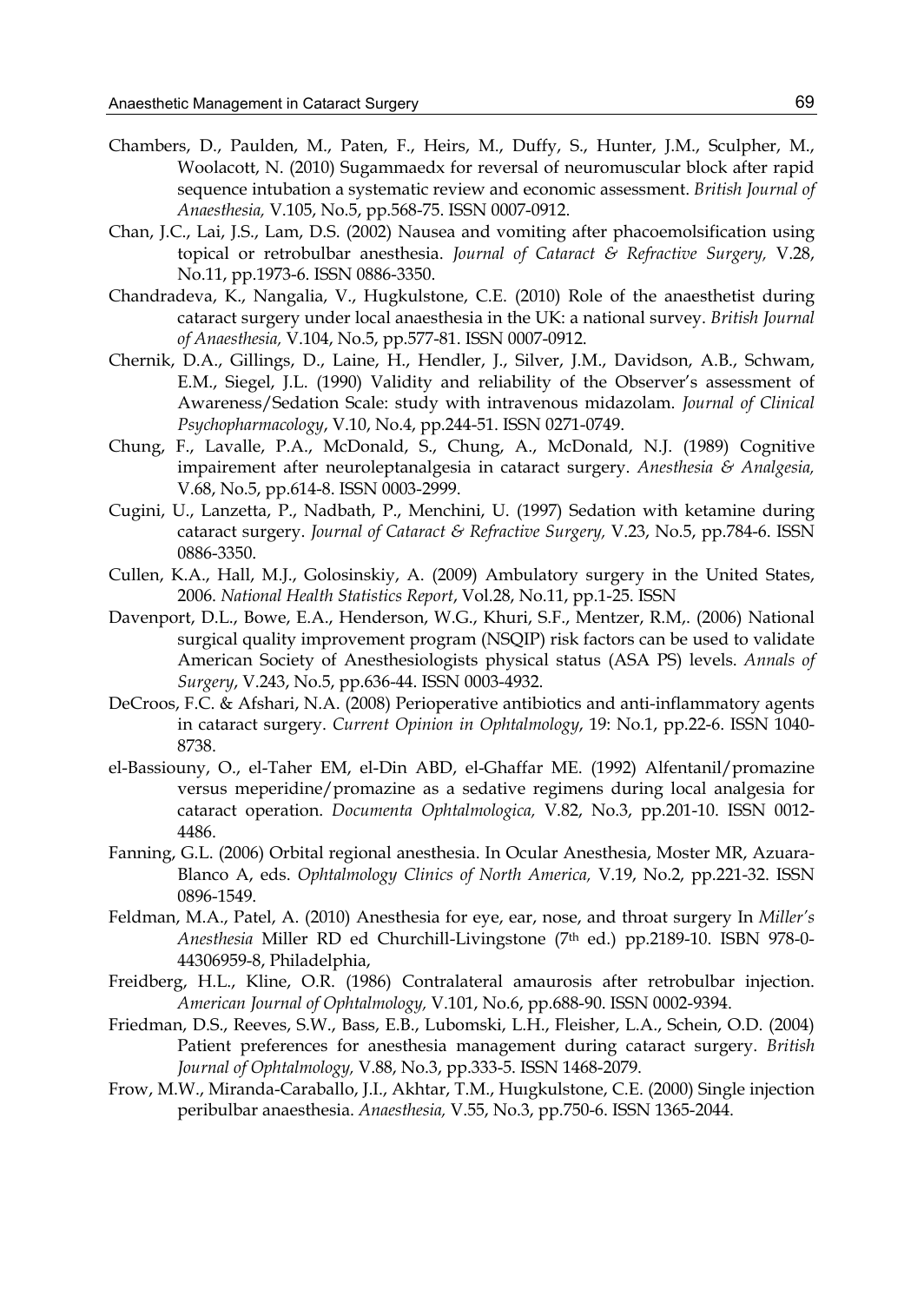- Fry, R.A., Henderson, J. (1990) Local anesthesia for eye surgery. the periocular technique. *Anaesthesia,* 45, No.1, pp.14-7. ISSN 1365-2044.
- Ghai, B, Ram, J., Makkar, J.K., Wig, J., Kaushik, S. (2009) Subtenon block compared to intravenous fentanyl for perioperative analgesia in pediatric cataract surgery. *Anesthesia & Analgesia*, V.108, No.4, pp.1132-8. ISSN 0003-2999.
- Gómez –Arnau, J.I., Yangüela, J., González, A., Andrés, Y., García del Valle, S., Gili, P., Fernández-Guisasola, J., Arias, A. (2003) Anaesthesia-related diplopia after cataract surgery. *British Journal of Anaesthesia,* V.90, No.2, pp.89-92. ISSN 0007-0912.
- Gomez, R.S., Andrade, L.O., Costa, J.R. (1997) Brainstem anaesthesia after peribulbar anaesthesia. *Canadian Journal of Anaesthesia,* V.44, No.7, pp.732-4. ISSN 0832-610X.
- Hamilton, R.C., Gimbel, H.V., Strutin, L. (1988) Regional anesthesia for 12000 cataract extraction and intraocular lens implantation procedures. *Canadian Journal of Anaesthesia,* V.35, No.6, pp.615-23. ISSN 0832-610X.
- Hamilton, R.C. (1996) Local anesthetics and adjuvant drugs. In Smith GB, Hamilton RC, Carr CA. *Ophtalmic anesthesia: a practical hand book.* (2nd ed.) Oxford university. pp.84-103. ISBN 340567570, New York.
- Hirschman, D.R., Morby, L.J. (2006) A study of the safety of continued anticoagulation for cataract surgery patients. *Nursing Forum* V.41, No. 1, pp.30-7. ISSN 1538-0688.
- Hodgkins, P.R., Teye-Botchway, L., Morrel, A.J., Fetherston, T.J., Perthen, C., Brown. N.E. (1992) Neuroleptanalgesia and extracapsular cataract extraction. *British Journal of Ophtalmology,* V.76, No.3, pp.153-6. ISSN 1468-2079.
- Kallio, H., Paloheimo, M., Maunuksela, E.L. (2000) Haemorrhage and risk factors associated with retrobulbar/peribulbar block: a prospective study in 1383 patients. *British Journal of Anaesthesia,* 85: No.5, pp.708-11. ISSN 0007-0912.
- Katz, J., Feldman, M.A., Bass, E.B., Lubomski, L.H., Tielsch, J.M., Petty, B.G., Flesher, L.A., Schein, O.D. (2001) Adverse intraoperative medical events and their association with anesthesia management strategies in cataract surgery. *Ophtalmology,* V.108, No.10, pp.1721-6. ISSN 03656691.
- Kim, S.J., Flach, A.J., Jampol, L.M. (2010) Nonsteroidal anti-inflammatory drugs in ophthalmology. *Survey of Ophtalmology,* V55, No.2, pp.108-33. ISSN 0039-6257.
- Kumar, C.M., Williamson, S., Manickam, B. (2005) A review of sub-Tenon's block: current practice and recent development. *European Journal of Anaesthesiology*, V.22, No.8, pp.567-577. ISSN 02650215.
- Lambert, S.R., Lynn, M.J., Reeves, R., Plager, D.A., Buckley, E.G., Wilson, M.E. (2006) Is there a latent period for the surgical treatment of children with dense bilateral congenital cataracts? *Journal of American Association for Pediatric Ophtalmology and Strabismus,* V.10, No.1, pp.30-6. ISSN 1091-8531.
- Madan, R., Bharti, N., Shende, D., Khokhar, S.K., Kaul, H.L. (2001) A dose response study of clonidine with local anesthetic mixture for peribulbar block: a comparison of three doses. *Anesthesia & Analgesia,* V.93, No.6, pp.1593-7. ISSN 0003-2999.
- Mahfouz, A.K., Kalteri, H.M. (2007) Randomized trial of superficial peribulbar compared with conventional peribulbar anesthesia for cataract extraction. *Clinical Ophtalmology,* V.1, No.1, pp.55-60. ISSN 1177-5467.
- McGoldrick, K.E., Gayer, S.I. (2006) Anesthesia and the eye. In *Clinical anesthesia* (5th ed.) Barash PG, Cullen BF, Stoelting RK eds. Lippincott Williams and Wilkins, 995. ISBN-13:970-07817-5745-4, Philadelphia.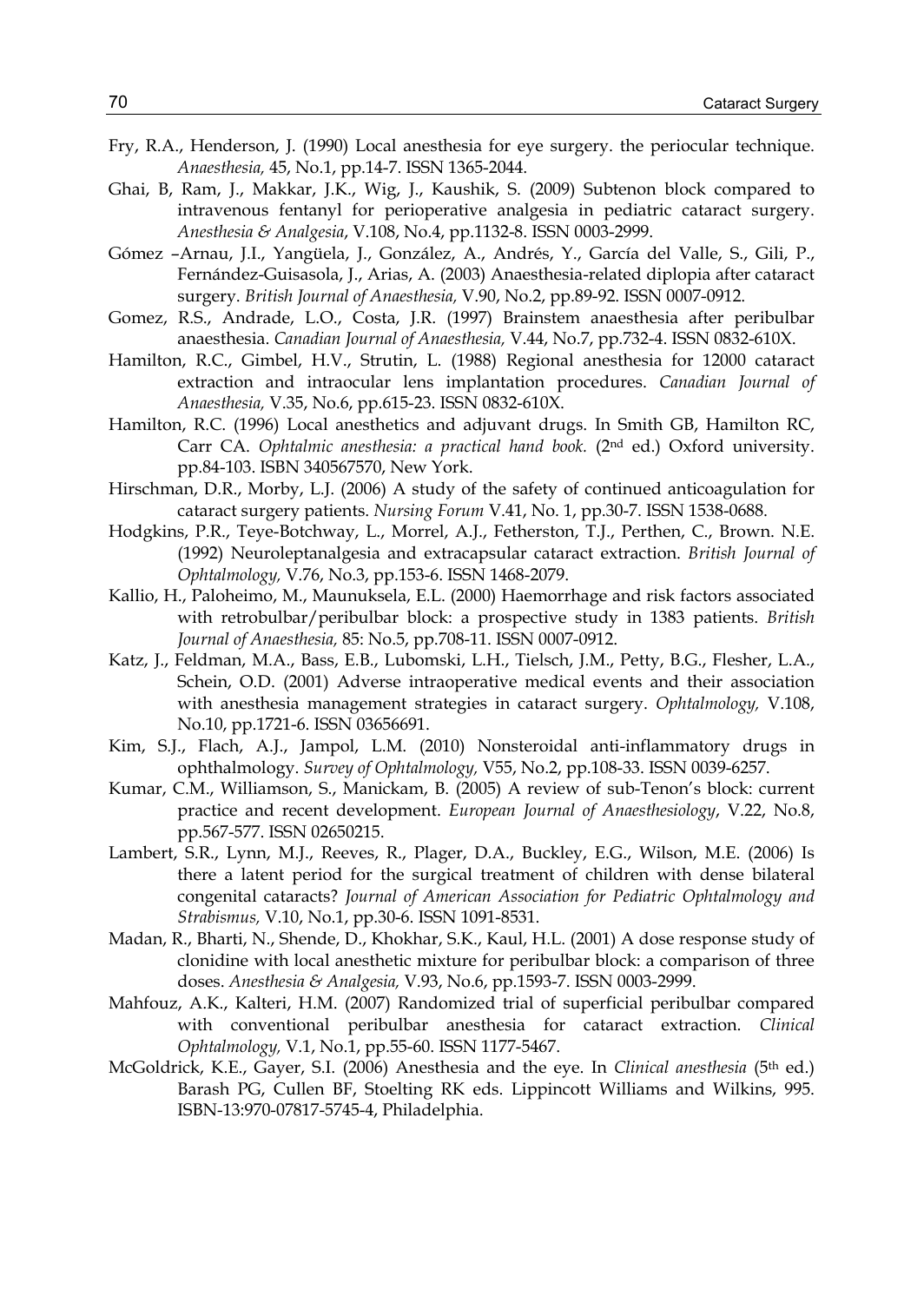- Murodch, J.A., Grant SA, Kenny, G.N. (2000) Safety of patient-maintained propofol sedation using a target controlled system in healthy volunteers. *British Journal of Anaesthesia,*  V.85, No.2, pp.299-301. ISSN 0007-0912.
- Nicoll, J.M.V., Acharya, P.A., Ahlen, K., Beguneid, S., Edge, K.R. (1987) Central nervous system complications after 6000 retrobulbar block. *Anesthesia & Analgesia,* V.66, No.12, pp.1298-1302. ISSN 0003-2999.
- O'Brien, P.D., Ho, S.L., Fitzpatrick, P., Power, W. (2007) Risk factors for a postoperative intraocular pressure spike after phacoemulsification. *Canadian Journal of Ophtalmology,* V.42, No.1, pp.51-5. ISSN 0008-4182.
- Page, M.A., Fraunfelder, F.W. (2009) Safety, efficacy, and patient acceptability of lidocaine hydrochloride ophthalmic gel as a topical ocular anesthetic for use in ophthalmic procedures. *Clinical Ophtalmology,* V.3, pp.601-9. ISSN 1177-5467.
- Ramsay, M.A., Savage, T.M., Simpson, B.R., Goodwin, R. (1974) Controlled sedation with alphaxalone-alphadolone. *British Medical Journal,* V.22, No.2, pp.656-9. ISSN 09598138.
- Ramsay, R.C., Knobloch W.H. (1978) Ocular perforation following retrobulbar anesthesia for retinal detachment surgery. *American Journal of Ophtalmology,* V.86, No.1, pp.61-4. ISSN 0002-9394.
- Reah G, Bodenham AR, Braitwaite P, Esmond J, Menage MJ. (1998) Peribulbar anesthesia using a mixture of local anesthetic and vecuronium. *Anaesthesia,* V.53, No.6, pp.551- 4. ISSN 1365-2044.
- Reinhardt, S., Buckhardt, U., Nestler, A., Wiedemann, R. (2002) Use of piritramide for analgesia and sedation during peribulbar nerve block for cataract surgery. *Ophtalmologica,* V.216, No.4, pp.256-60. ISSN 0030 3755.
- Rewari, V., Madan, R., Kaul, H.L., Kumar, L. (2002) Remifentanil and propofol sedation for retrobulbar block. *Anaesthesia & Intensive Care,* V.30, No.4, pp.433-7. ISSN 0310- 057X.
- Ripart, J., Lefrant, J.Y., de La Coussaye, J.E., Prat-Pradal, D., Vivien, B., Eledjam, J.J. (2001) Peribulbar versus retrobulbar anesthesia for ophtalmic surgery: an anatomical comparison of extraconal and intraconal injections. *Anesthesiology,* V.94, No.1, pp.56-62. ISSN 0003-3022.
- Ripart, J., Lefrant, J.Y., Vivien, B., Charavel, P., Fabbo-Peray, P., Jassaud, A. (2000) Ophtalmic regional anesthesia: medial canthus episcleral (Sub-Tenon) anesthesia is more efficient than peribulbar anesthesia. *Anesthesiology,* V.92, No.5, pp.1278-85. ISSN 0003-3022.
- Ripart, J., Nouvellon, E., Chaumeron, A. (2005) Regional anesthesia for eye surgery. *Regional Anesthesia and Pain Medicine,* V.30, No.1, pp.72-82. ISSN 1098-7339.
- Rizzo, L., Marini, M., Rosati, C., Calamai, I., Nesi, M., Salvini, R., Mazzini, C., Campana, F., Brizzi, E. (2005) Peribulbar anesthesia: a percutaneous single injection technique with a small volume of anesthetic. *Anesthesia & Analgesia,* V.100, No.1, pp.94-6. ISSN 0003-2999.
- Ryu, J.H., Kim, M., Bahk, J.H., Do, S.H., Cheong, I.Y., Kim, Y.C. (2009) A comparison of retrobulbar block, sub-Tenon block and topical anesthesia during cataract surgery. *European Journal of Ophtalmology*, V.19, No.2, pp.240-6. ISSN 1120-6721.
- Schein, O.D., Katz, J., Bass, E.B., Tielsch, J.M., Lubomski, L.H., Feldman, M.A., Petty, B.G., Steinberg, E.P. (2000) The value of routine preoperative medical testing before